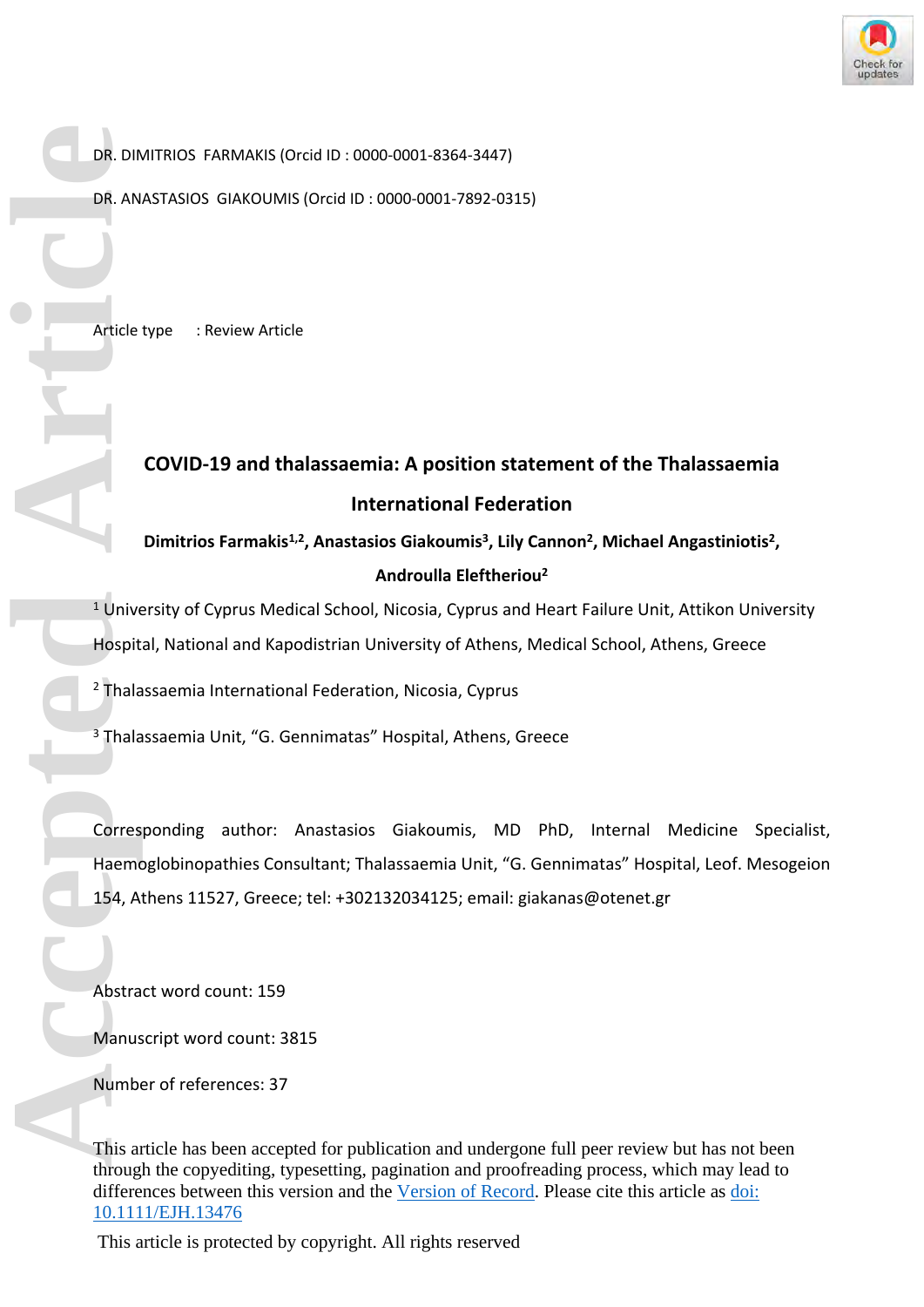Number of figures and tables: 3 figures and 1 table

Number of supplemental illustrations/tables: 0

# **Summary statements**

1. There is a knowledge gap in the effective management of thalassaemia patients during the Covid-19 pandemic that this original article addresses. These are mostly regularly transfused patients with frequent hospital visits.

2. Comprehensive algorithms and patient care pathways in this original article provide a stepwise methodical depiction of current evidence and expert opinions.

3. Timely adoption of this original article's suggested considerations could benefit hemoglobinomathy patients, their families and the staff involved in their treatment during this time of need.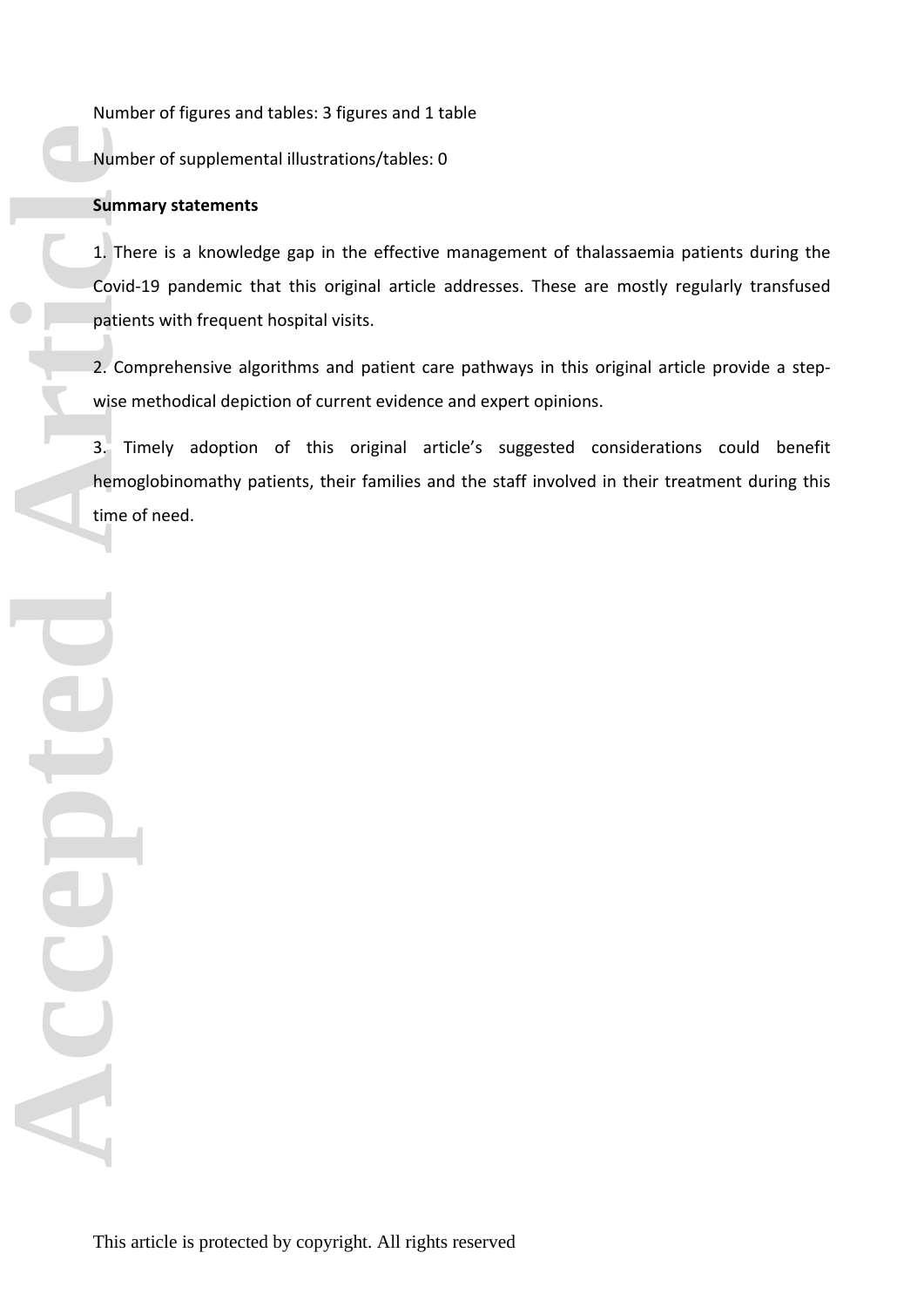# **Abstract**

Objectives: Many patients with haemoglobinopathies, including thalassaemia and sickle cell disease, are at increased risk of developing severe complications from the coronavirus disease 2019 (COVID-19). Although epidemiologic evidence concerning the novel coronavirus (SARS-CoV-2) infection in these patients is currently lacking, the COVID-19 pandemic represents a significant challenge for haemoglobinopathy patients, their families and their attending physicians. Methods: The present statement summarizes the key challenges concerning the management of haemoglobinopathies, with particular focus on patients with either transfusion-dependent or non-transfusion-dependent thalassaemia, identifies the gaps in knowledge and suggests measures and strategies to deal with the pandemic, based on available evidence and expert opinions. Key areas covered include patients' risk level, adaptation of haemoglobinopathy care, safety of blood transfusions, blood supply challenges, and lifestyle and nutritional considerations. Conclusions: The proposed measures and strategies may be useful as a blueprint for other disorders which require regular hospital visits, as well as for the timely adaptation of patient care during similar future pandemics.

**Keywords:** thalassaemia, haemoglobinopathies, COVID-19, SARS-CoV-2, coronavirus, pandemic.

**Consider Article Considers Article Considers Article Concludes Article Concludes Article Concludes Article Concludes Article Concludes Article Concludes Article Concludes Article Concludes Article Concludes Article Conclu**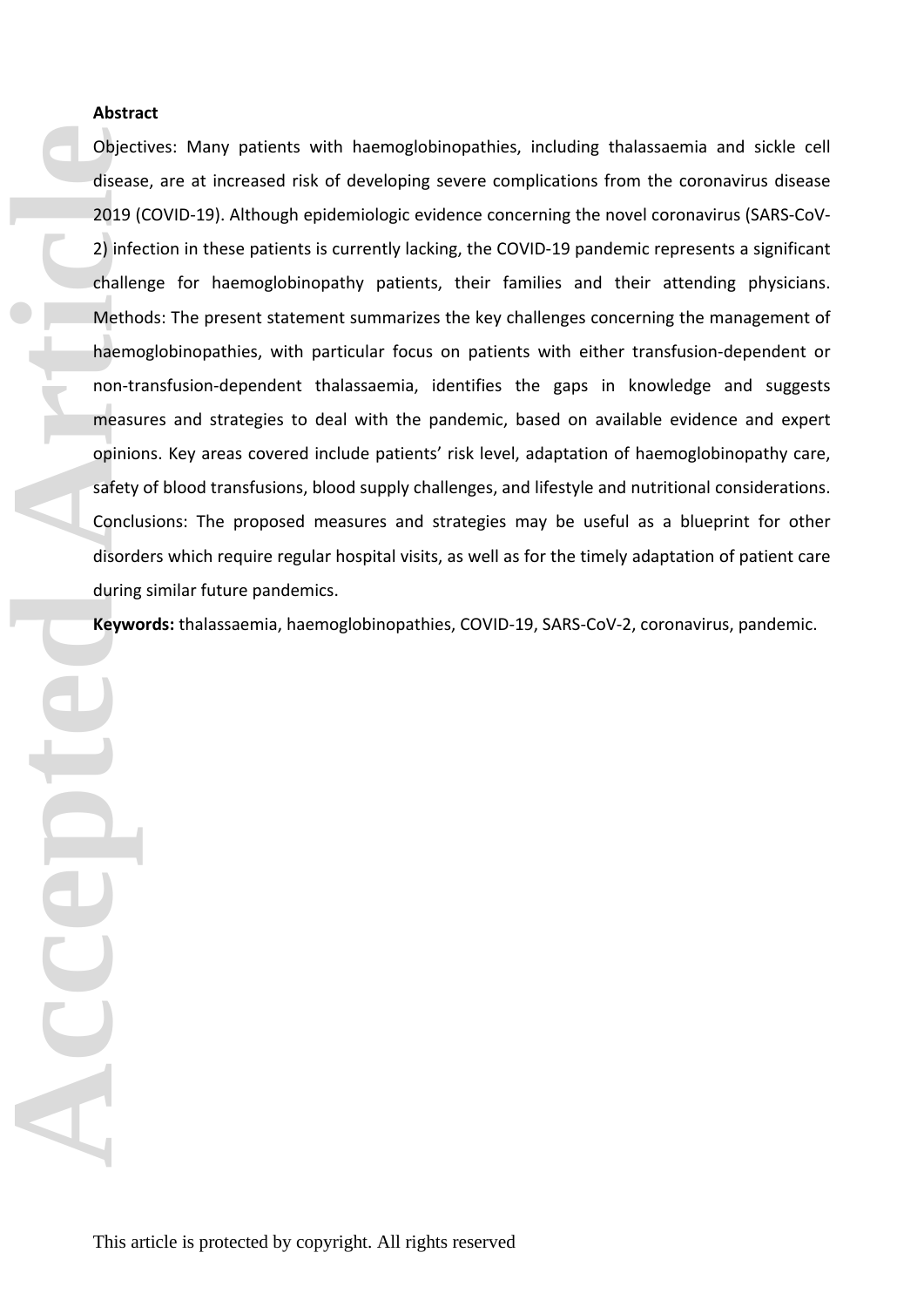### **Introduction**

The coronavirus disease 2019 (COVID-19) pandemic, caused by the novel severe acute respiratory syndrome coronavirus 2 (SARS-CoV-2), has affected millions across the world, having caused hundreds of thousands deaths [1].

Inherited hemoglobin disorders or hemoglobinopathies, including thalassaemias and sickle cell disease (SCD), are the most common monogenic disorders in human, being associated with significant burden, with multisystemic involvement and need for intensive life-long therapy and follow-up [2, 3]. Multiple sequlae often complicate the course of the disease, requiring special care. This is particularly true for patients living in developing or low-income countries, where disease-specific management programs are lacking and access to modern therapy is limited. On the other hand, therapeutic advances of the past decades have resulted in a significant improvement in the once ominous prognosis of thalassaemia patients and thus, patients with access to modern treatment modalities and well-organized follow-up programs grow old and face a new spectrum of comorbidities related to ageing [4]. As a result, many haemoglobinopathy patients are at increased risk to develop severe complications in the presence of a comorbidity such as a viral infection. At the same time, the significant medical burden of the COVID-19 pandemic with the unprecedented overload of the healthcare systems across the world and the inevitable diversion of medical resources from other diseases towards COVID-19 may jeopardize the already demanding and often suboptimal care of patients with haemoglobinopathies. The c<br>
respira<br>
caused<br>
Inherit<br>
diseas<br>
signific<br>
follow<br>
care. 1<br>
diseas<br>
the of improv<br>
access<br>
face<br>
haemd<br>
preser<br>
burder<br>
across<br>
COVID<br>
haemd<br>
Despit<br>
thalas<br>
a sign<br>
physic<br>
COVID<br>
face<br>
thalas<br>
a sign<br>
physic<br>
COV

Despite the fact that epidemiologic evidence concerning SARS-CoV-2 infection in patients with thalassaemia and sickle cell disease are currently lacking [5], the COVID-19 pandemic represents a significant challenge for haemoglobinopathy patients, their families and their attending physicians. Thalassaemia International Federation (TIF) follows closely the evolution of the COVID-19 pandemic and compiles continuously the emerging scientific evidence relevant to the care of patients with haemoglobinopathies. The present statement summarizes the key challenges concerning the management of haemoglobinopathies, with particular focus on patients with either transfusion-dependent or non-transfusion-dependent thalassaemia, identifies the gaps in knowledge and suggests measures and strategies to deal with the pandemic based on available evidence and expert opinions provided by members of TIF's International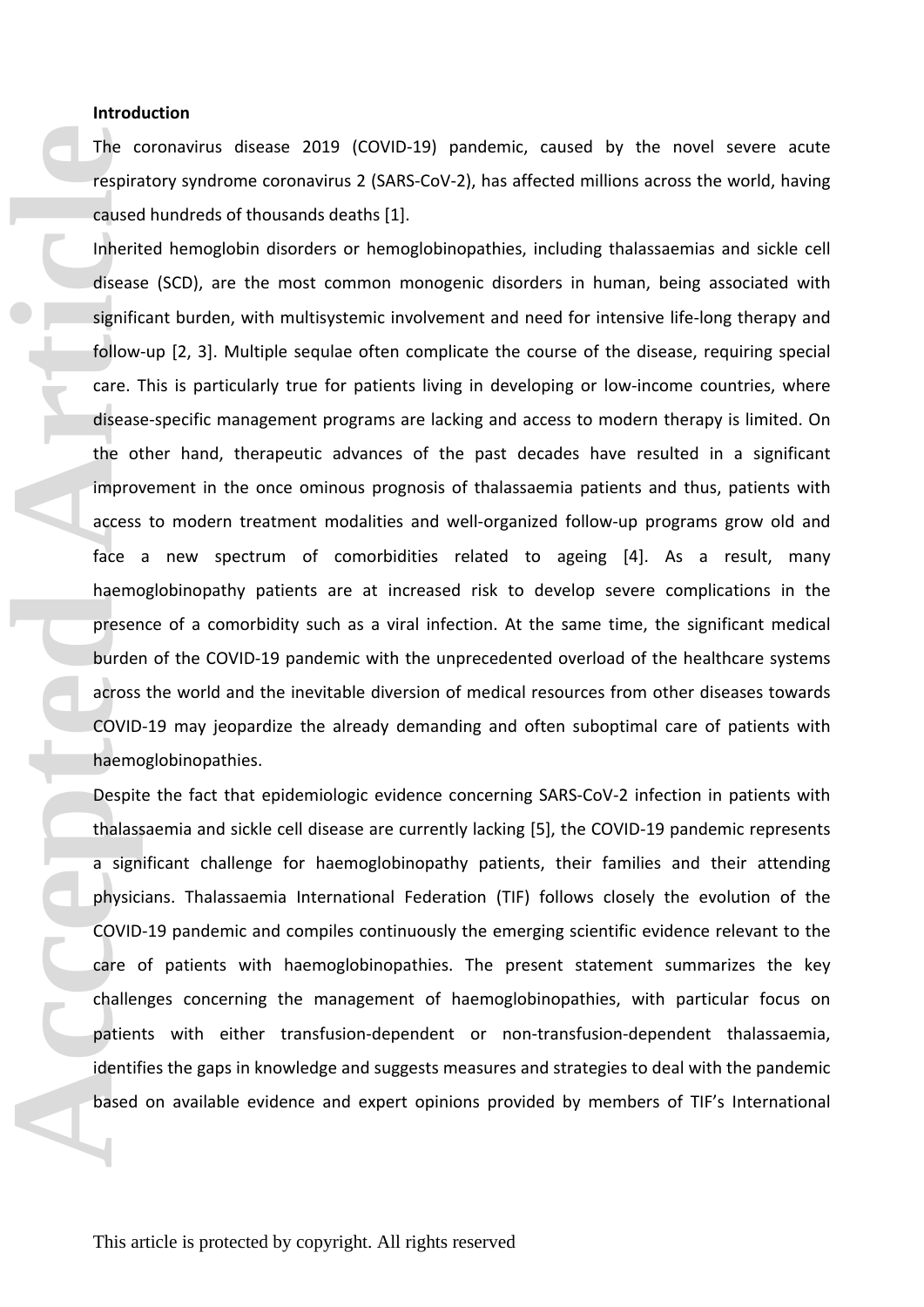Scientific Advisory Board. TIF collaborates with international experts in thalassaemia from around the world, many of whom are authors and editors of the clinical management guidelines which are published every four years or so and are the basis of evidence based patient-care globally. Any document published by TIF is reviewed by at least two such consultants. In addition, other internationally accepted guidelines are consulted; for example the British Society of Haematology guidance on shielding for patients with splenectomy, documents by the UK national haemoglobinopathy panel on COVID-19, WHO documents and others are regularly followed. **Example 18 Access**<br>
The includion of including that the wide including the including that is still expect an acu Thalas freque measurement pande access it showed when the scheme of the share of spectrum of the share spect

The information provided herein is relevant to patients with: (i) homozygous β-thalassaemia, including thalassaemia major and intermedia; (ii) combined forms of thalassaemia, such as βthalassaemia/HbE; (iii) α-thalassaemia, particularly HbH, the most clinically significant form. At this stage sickle cell syndromes will not be further discussed, even though patients affected are expected to be at greater risk of COVID-19 complications due to the danger of the virus triggering an acute chest syndrome as well as vascular complications [9-11].

Thalassaemia patients stand out in the situation of the pandemic because of their need to frequently visit healthcare facilities for blood transfusion. This makes the need for protection measures imperative as hospital environments may be regarded as 'hotspots' for viral transmission. In addition, from TIF contact with patient organization across the world, the pandemic has secondary consequences, such as blood shortages, medication shortages reduced access in some situations to expert care, that may have long-term effects on the health status.

It should be stressed that as our yet limited knowledge on COVID-19 progresses [5], new evidence becomes continuously available that may challenge some of the information and guidance provided herein. The proposed measures and strategies may be useful as a blueprint for other disorders which require regular hospital visits, as well as for the timely adaptation of patient care during similar future pandemics.

#### **General considerations and level of risk**

The SARS-CoV-2 infection presents particular challenges and dangers to patients with haemoglobin disorders. The virus affects primarily the respiratory system, with a disease spectrum ranging from nasopharyngeal symptoms to full blown pneumonia [6].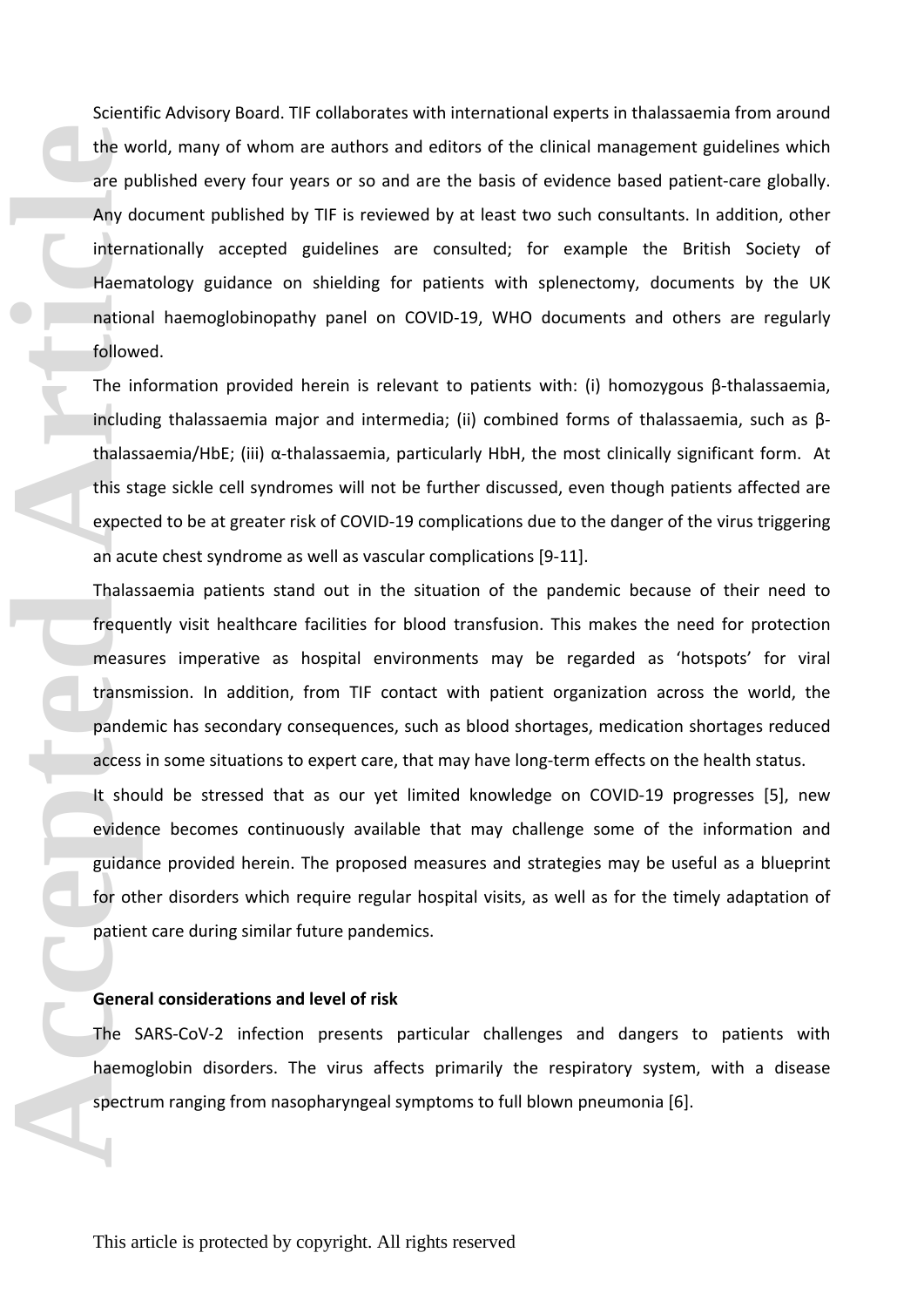Generally, these infections can cause more severe symptoms in people with weakened immune systems, older and/or frail people, and those with long-term conditions like diabetes, cancer and chronic lung disease [7]. Most people (about 80%) who become infected experience mild illness and recover, but it can be more severe for others [6]. Most deaths are related to respiratory complications requiring intensive care and respiratory support, even though an overexuberant inflammatory response with multi-organ failure may be prevalent in some cases.

 So far very little clinical experience of infected patients with haemoglobin disorders has been recorded [5]. Any statement on these subjects may be regarded as speculations; cautionary thoughts are however necessary, in view of the rapid spread of the virus and the possible factors which may render these patients vulnerable in front of this infection. TIF believes that health services should be alerted to these risks and affected patients warned so that extra precautionary measures can be taken.

Haemoglobin disorders are not directly associated with respiratory conditions. However, diseaserelated complications may affect multiple organs include the heart, liver, endocrine glands, lungs, and the immune system, thus rendering this patient population at an increased risk to develop serious complications during COVID-19 [2, 3, 8]. This is especially so in patients who receive suboptimal management and lack access to modern therapy and multidisciplinary care and/or suboptimal compliance with medical instructions

Thalassaemia patients do not have the same risk of pulmonary infections with sickle cell disease patients but, they may have multiple organ complications, often due to iron overload, including cardiac and hepatic, diabetes mellitus and endocrine disease [2-4]. One particular endocrine complication, adrenal hypofunction, is often not recognized and may render the patient particularly susceptible to severe infections. This condition requires glucocorticoid supplementation; however, corticosteroids have been shown to slow down the clearance of viral RNA from respiratory tract in patients with SAR-CoV or MERS-CoV infections increasing the complications rate [12]. system<br>
chroni<br>
and re<br>
compli<br>
inflam<br>
So far<br>
record<br>
though<br>
which<br>
service<br>
precau<br>
Haemm<br>
related<br>
and th<br>
service<br>
and th<br>
service<br>
and th<br>
service<br>
and th<br>
service<br>
made and th<br>
service<br>
subop<br>
Thalas<br>
patien<br>
cardi

Thalassaemia patients, particularly of the older age groups, have often been splenectomised while SCD patients often suffer from functional hyposplenism or asplenia. This renders these patients vulnerable to bacterial infections that may lead to serious illness or life-threatening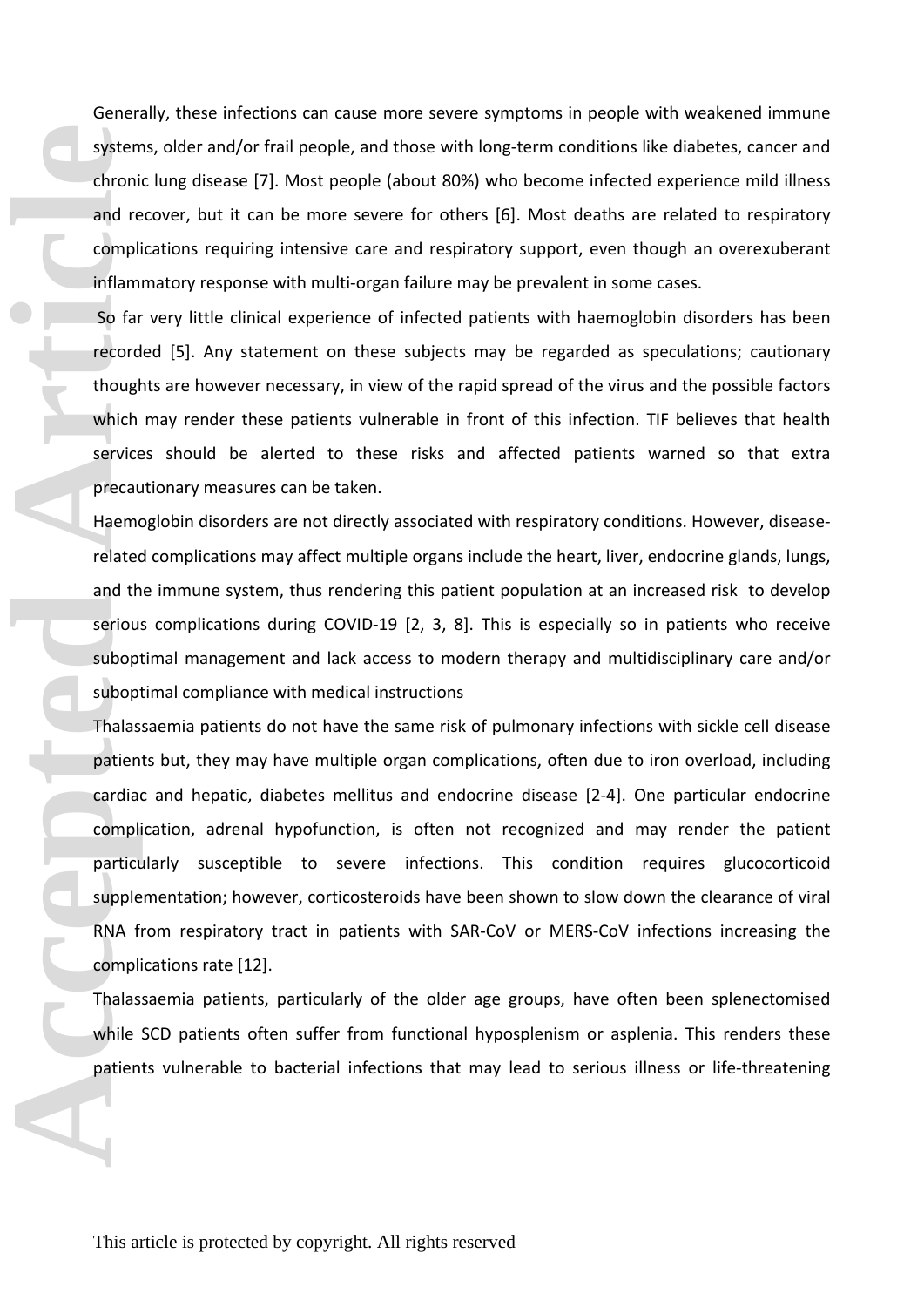sepsis. When infected by SARS-oV-2, these patients may also develop secondary bacterial infections.

Patients with thalassaemia can be grossly divided into three risk groups: (i) Group A, patients at "moderate risk", (ii) Group B, patients at "high risk" and (iii) Group C, patients at "highest risk"; the classification criteria are presented in detail in Table 1. It should be stressed that the proposed risk classification is mainly based on the level of adherence to disease-specific care, since quality of care is the crucial determinant of morbidity in these patients

# **Adaptation of haemoglobinopathy care**

Instructions concerning avoiding SARS-CoV-2 infection, reducing spread of the virus, and what to do if infection is suspected are varying from country to country and therefore, local and national guidance should be followed [13-15]. Adherence to the instructions and recommendations of the national health committees is of pivotal importance and should be incorporated in the care of patients with haemoglobinopathies. infecti<br>
Patien<br>
"mode the cl:<br>
propos since c<br> **Adapt:**<br>
Instruct do if ir<br>
ation patien<br>
The fo<br>
All rec<br>
19<br>
In res<br>
Patien<br>
Patien<br>
Adapt:<br>
Patien<br>
Patien<br>
Patien<br>
Patien<br>
Patien<br>
Patien<br>
Patien<br>
Patien<br>
Patien<br>
Patien

The following are measures that need to be taken in the care of thalassaemia patients.

- All patients should comply with the social distancing measures and family practices recommended by local authorities to prevent their exposure to confirmed or possible COVID-19 cases among their social contacts, including family members or friends.
- In patients with symptoms of cough, fever, fatigue or other symptoms suggestive of an acute respiratory illness, it is required to test for COVID-19 along with other respiratory viral pathogens.
- If suspicion for COVID-19 is high or the test is positive, the treating physician who is fully aware of the individual's care plan, should be contacted immediately.
- Particularly in those patients with comorbidities a close collaboration of the attending physician team with the patients' treating physician is of utmost importance.

Adaptation of thalassaemia care during the present and potential future similar pandemics requires on one hand the strengthening of existing and creation of new communication channels between healthcare professionals and patients and on the other the promotion of a modified patient pathway for access to care including visits to medical facilities. Further modifications are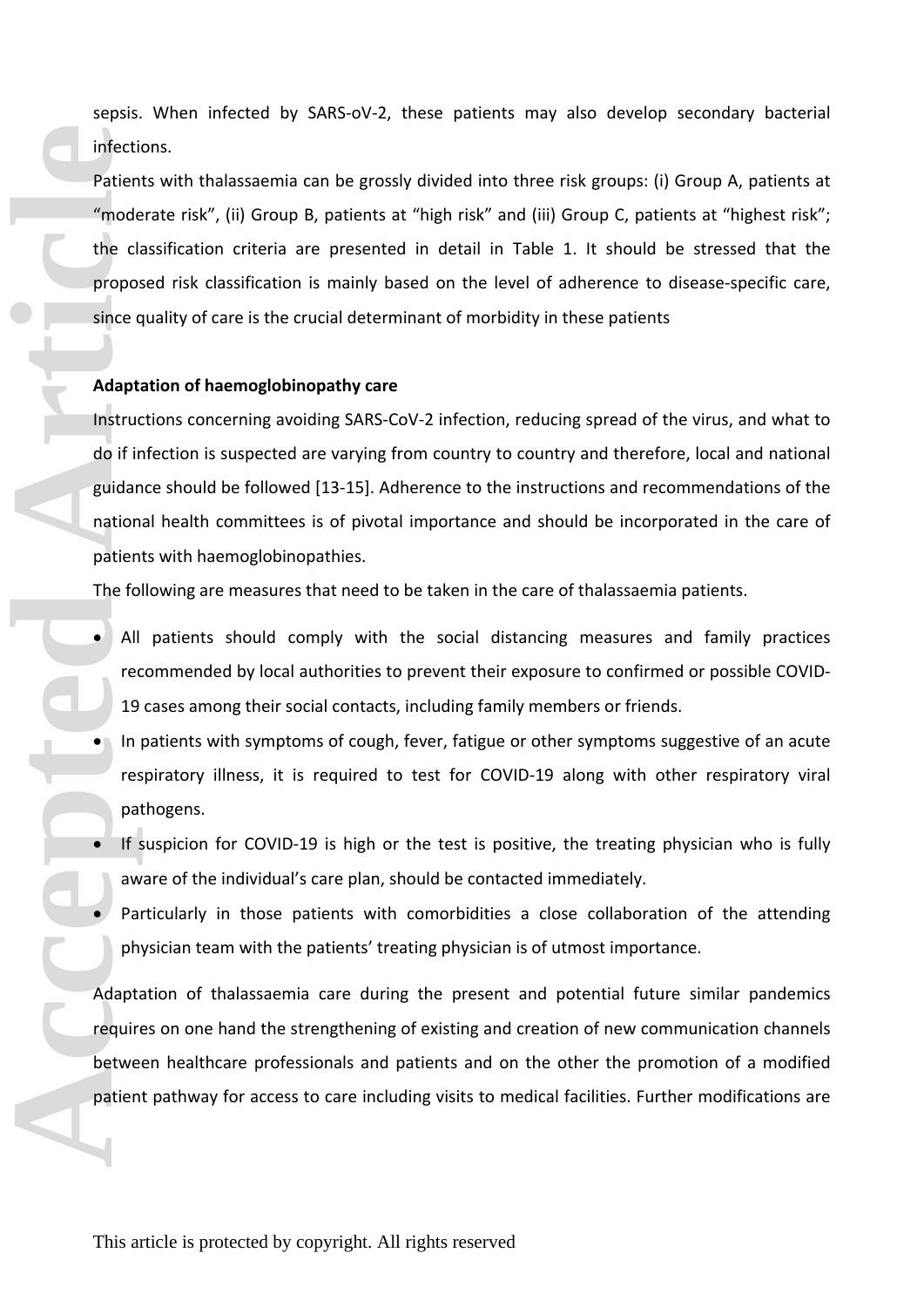required for the monitoring protocols in order to include additional information and questions related to COVID-19 pandemic and for the laboratory tests that may need to be rearranged based on prioritization and individual patient needs. All this must be considered but the need for short and long term adhesion to patient treatment programs and protocols to avoid adverse effects must not be neglected.

It is important to stress that all thalassaemia patients should receive proper care regardless of whether they are exposed to or infected by COVID-19. This can be accomplished by the adoption of appropriate patient care pathways, as described in detail below. In addition, enrolment of thalassaemia patients into COVID-19 trials should be encouraged as it would generate important evidence for both conditions.

#### *Communication channels and tools*

Sharing of reliable information between healthcare professionals on one hand and patients and their families on the other is crucial during this and other similar pandemics. The strengthening of the existing communication channels and tools and the creation of new ones will facilitate information sharing fulfilling two important aims: (i) to provide information on latest COVID-19 pandemic updates and advice on necessary distancing or other measures that need to be taken for thalassaemia patients and (ii) to ensure appropriate responses to patient queries and timely reporting of symptoms potential related to COVID-19 (Figure 1).

#### *Patient care pathways*

To adapt patients' care to the special conditions and requirements of the COVID-19 and future similar pandemics, TIF proposes two pathways, one general and one related to transfusions (Figure 2). These pathways have been developed in accordance with the instructions by WHO and other bodies [13-15] and incorporate the necessary changes required in admission of patients to haemoglobinopathy units and clinics, with the aim to protect the individual patient, the medical and other personnel as well as other patients visiting the same medical facilities from possible coronavirus infection. According to these pathways, any visit to the haemoglobinopathy clinic should be appointment-based only and booked in advance via telephone or online appointment systems. The clinic is advised to carry out a 2-step triage before any patient enters the facility. A triage nurse, wearing appropriate personal protective **Predicted**<br> **Accelering Article Short**<br> **Accelering Article Short**<br> **Accelering Article Comm**<br> **Accelering Community Sharing Article Shortline Shortline Shortline To add similar (Figure and o patien To add similar dieph a**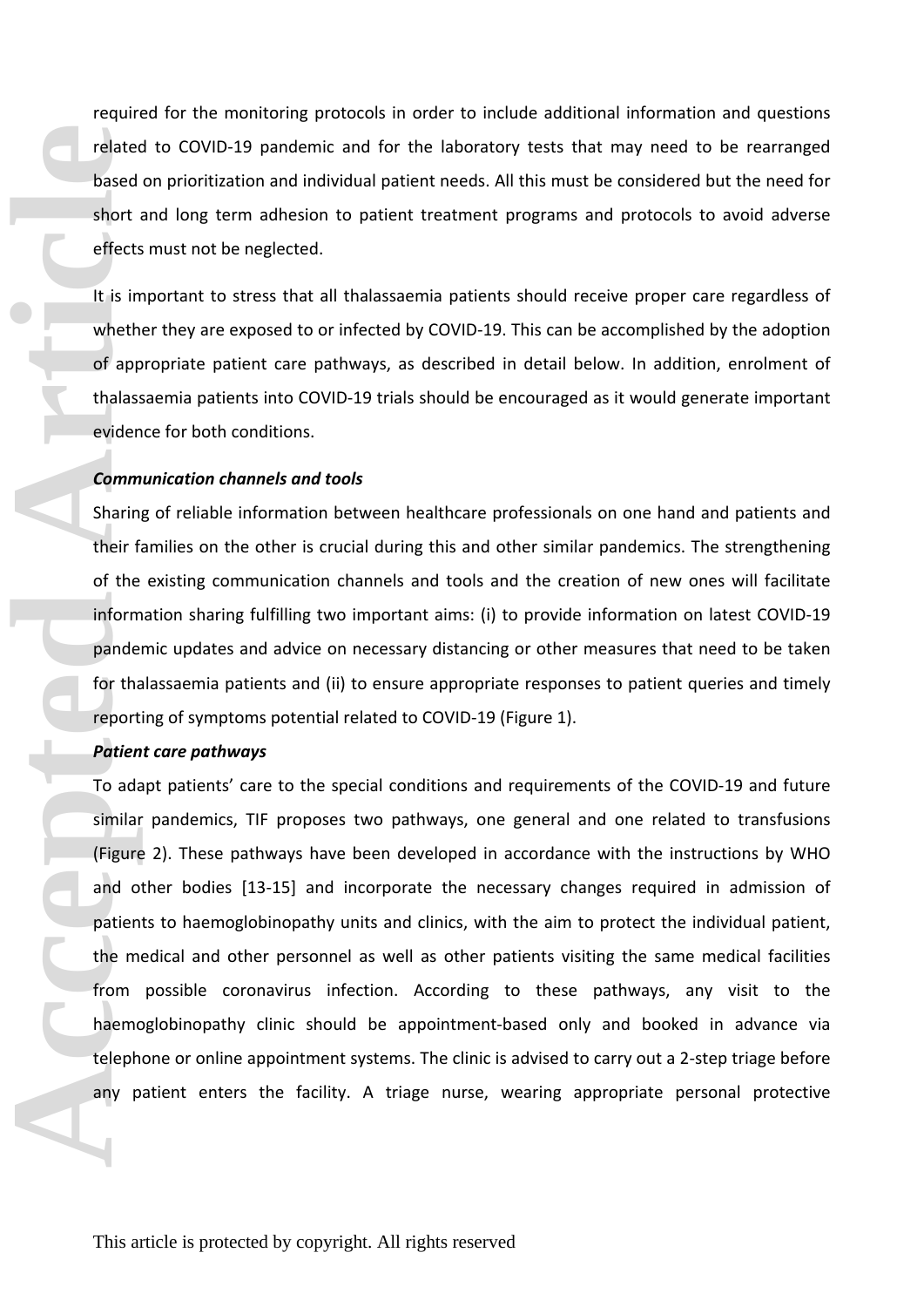equipment [16] will ask the patient a series of questions, as per national guidelines for COVID-19) and will check the patient's vitals, including temperature, heart rate, respiratory rate, blood pressure and pulse oximetry along with the haemoglobin level. If any COVID-19-like symptoms are present such as high temperature or dry cough, the triage nurse will consult with the treating physicians to decide upon granting admission to the clinic or not. A proposed algorithm for the screening for COVID-19 in patients with haemoglobinopathies is presented in Figure 3. In the case that admission is permitted to the patient with COVID-19-like symptoms, he/she should receive the required medical care in a designated "isolation room" by doctors and nurses wearing appropriate personal protective equipment [16]. The haemoglobinopathy units and clinics are thus advised to designate a dedicated room within the medical facility that will be used to provide medical care to thalassaemia patients who are suspected or confirmed COVID-19 patients. This room should ideally have a separate entrance and exit to the rest of the clinic so as to limit contact with other patients, thus preventing transmission of COVID-19. The room should be disinfected regularly. and w<br>
pressu<br>
are preceive<br>
articles created the receive<br>
vearing clinics<br>
used the patien<br>
to limi<br>
be disi<br> **Monit**<br>
The ro<br>
count, duratic<br>
pathw<br>
imagin<br>
tests s<br>
with It<br>
otherv<br>
As pre<br>
social<br>
instruct<br>
includified

#### *Monitoring tests and medications*

The routine tests that are crucial for the monitoring of thalassaemia patients including full blood count, pre-transfusion haemoglobin levels and serum ferritin should continue as usual for the duration of the COVID-19 epidemic, in accordance to the precautions outlined in the patient care pathways, describe (Figure 2). Annual routine monitoring tests including magnetic resonance imaging (MRI), Ferriscan, dual-energy X-ray absorptiometry (DEXA), ophthalmology & audiology tests should better be postponed until after the end of the pandemic in clinically stable patients with low iron load and no new indications for these tests, unless the treating physician advises otherwise.

As previously stressed, the patients should generally be advised to follow the self-protection and social distancing measures issued by the local health authorities. The patients should also be instructed not to discontinue any medication before consulting with their treating physician, including the renin-angiotensin-aldosterone inhibitors, in accordance to the recommendations of scientific associations and bodies [17, 18].

#### **Safety of blood transfusions**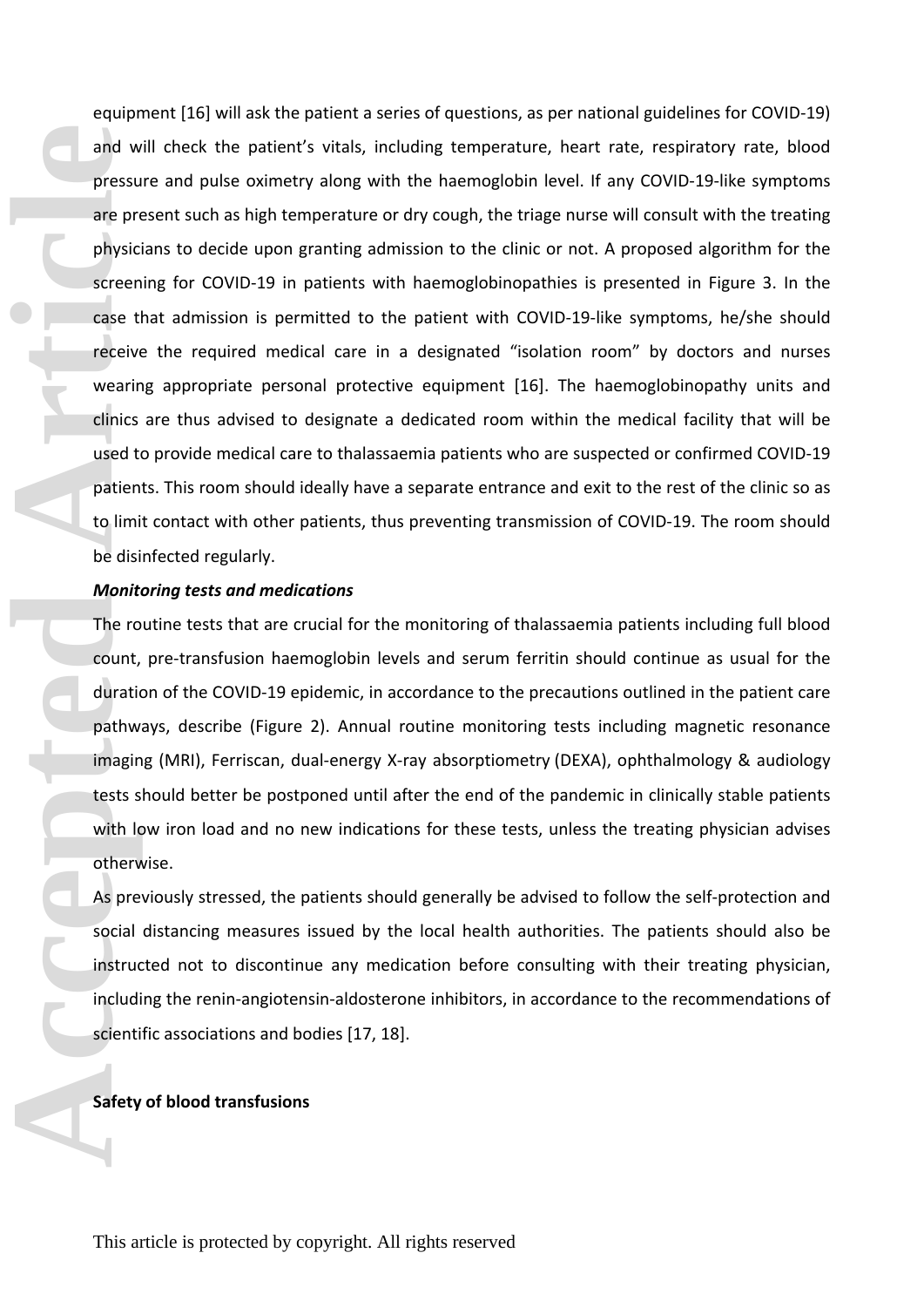Despite the fact that coronavirus RNA can be amplified from patients' blood, there is no hitherto evidence of coronavirus transmission through transfusion of blood and blood products [19]. All respiratory viruses (except for adenoviruses), including coronavirus, normally attach to receptors in the airways and their blood-borne transmission is unknown or at least very confined. Low to very low viraemia has been detected in some symptomatic patients, although viraemia in the incubation period, asymptomatic course of infection and after symptoms' resolution has not been documented. Transmission of other 'similar' viruses, SARS-CoV, MERS-CoV and other coronaviruses through transfusion or transplantion has not been reported to date [20]. In this regard, the WHO, the AABB, the FDA and the US CDC mention that competent authorities and blood establishments do not currently require to take any actions as there is no data suggesting a risk of transmission of SARS-CoV2 through transfusion [21-24]. SARS-CoV-2 may be infectious during an asymptomatic incubation period and precautions are relevant in this regard. eviden<br>
respira<br>
in the<br>
very la<br>
incuba<br>
been<br>
corona<br>
regard<br>
blood<br>
risk of<br>
during<br>
The st<br>
donors<br>
sympt<br>
should<br>
Additic<br>
Additic<br>
SARS-C<br>
follow<br>
A don<br>
throug<br>
consist<br>
consist<br>
compe<br>
precau<br>
The re<br>
change<br>
be co

The **strengthening of donor selection criteria** is of utmost importance. The careful screening of donors, with particularly focus on COVID-19-related symptoms and signs, is expected to prevent symptomatic cases from blood donation. In the case of confirmed COVID-19 patients, donation should be deferred for at least 28 days after symptoms resolution and completion of therapy. Addition of stricter questions in the donor questionnaire can enhance deferral of asymptomatic SARS-CoV-2 carriers. A precautionary deferral of blood donation for 21 days is recommended following exposure to a confirmed patient [25].

A **donor follow-up system** is necessary during the pandemic [21]. This could be accomplished through a well-structured post-donation questionnaire that would report donors' health status consistent with COVID-19 for at least 14 days and until 28 days after donation. Blood and components collected within 14 to 28 days of disease onset in the donor may be recalled as a precautionary measure [21, 26].

The routine practices for donor management and infectious disease testing should not be changed. However, in extreme blood shortage, reduction of whole blood donation intervals may be considered for donors with robust haemoglobin level who are able to tolerate more frequent donations [21].

Screening of the blood and blood product supplies for SARS-CoV-2 is not currently recommended in the absence of documented transfusion transmission, demonstrated infectivity of SARS-CoV-2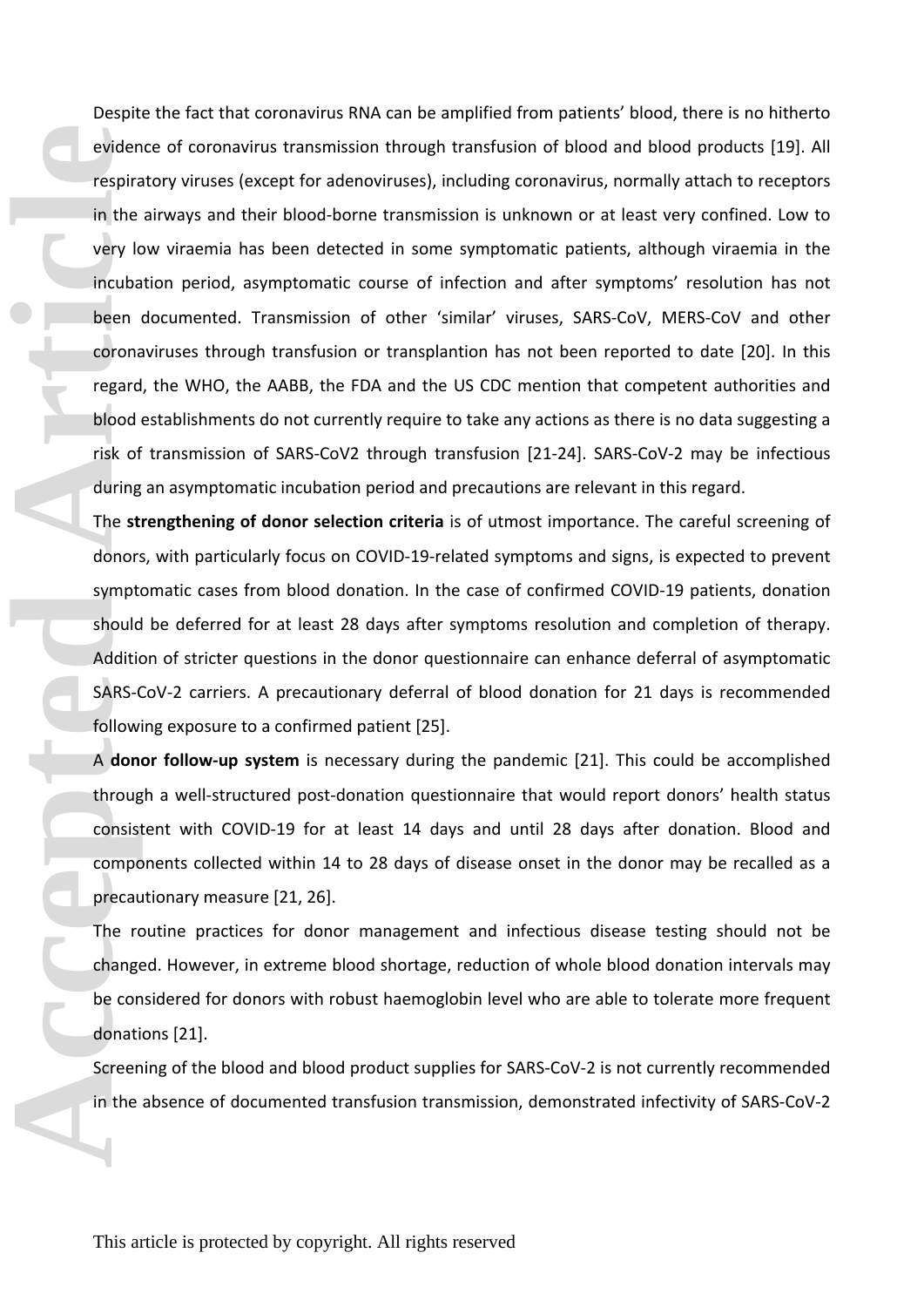in blood collected from asymptomatic persons or availability of a nucleic acid testing (NAT) for blood screening specific for this virus [21].

Pathogen Reduction technologies (PRT) are demonstrated to be effective against SARS-CoV and MERS-CoV in plasma and platelets and are likely to be effective for SARS-CoV-2. Such methods, however, require significant logistical and financial investment they are not yet available for red blood cells.

Robust haemovigilance programs should be in place to capture any possible cases of viral transmission while facilitating the understanding the behavior of the virus [21]. Such programs are however in place only in a small number of countries and mainly in the Western World.

The optimization of blood use will help safeguard blood supplies during the pandemic [21]. In this context, adoption of a patient blood management (PBM) system, based on three pillars, optimization of patient's own blood volume, minimization of blood loss and harnessing the physiological anaemia reserve, reduces the need for transfusions, improves patient outcomes and reduces length of hospital stay and costs [27]. One particular aspect of optimizing blood usage could be to the use of erythropoiesis stimulants, with a view to reducing transfusion requirements. Currently this is possible through various approaches with varying levels of success, including the use of hydroxyurea [28], enhancers of HbF production [29], and the newer approaches using red cell maturation modifiers such as the recently approved luspatercept [30]. These interventions are likely to benefit few patients, however, since responses are indeed unpredictable or the medications inaccessible. **Accessible Contents and the content of the Content of the content of the content of the content of the content of the content of the content of the content of the content of the content of the content of the content of th** 

Arrangements to facilitate donors are necessary through the use of mobile units, and above all the creation of a truly safe environment for the donors and the staff involved are crucial. In addition, the provision of updated information on the daily progress of the pandemic may further help empowering people to donate [31].

For plasma derivatives on the other hand, regular screening of donors showing clinical symptoms and the established processes of virus inactivation and removal during manufacturing, as has been demonstrated with other large size lipid-enveloped RNA viruses, should be sufficient to mitigate COVID-19 transmission through plasma derivatives. Therefore, the COVID-19 outbreak is not considered a threat to the safety of plasma therapies when the above methods are in place.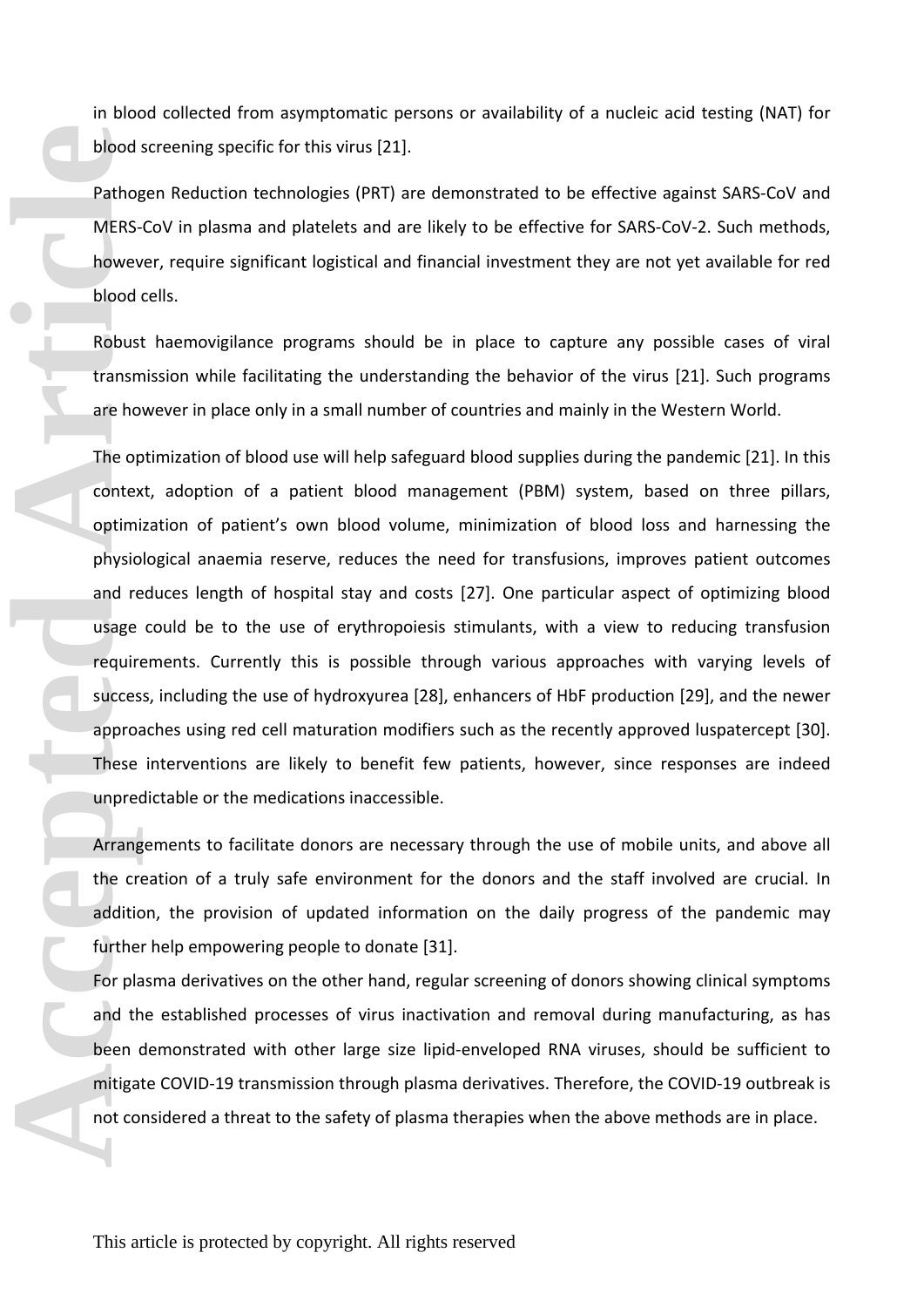COVID-19 has not been described in organs or haematopoietic stem cell transplant (HSCT) recipients to date. An additional challenge in transplanted patients is that due to their immunosuppression status, they may have prolonged shedding of the virus which increases the risk of transmission to their contacts including health care professionals. Conversely, immunosuppressed transplant recipients who regularly visit hospital settings may be exposed to the SARS-CoV-2 in hospital settings with a higher possibility to develop severe illnesses.

#### **Blood supply challenges**

The influenza A virus subtype H1N1 (H1N1) pandemic had a significant impact on the blood supply due to donors' fear of exposure to the virus at a hospital or a free-standing donor facility [32]. Similarly, the COVID-19 pandemic has already led to reduced blood supplies due to the cancellation of numerous community-based and mobile blood donation drives, as well as a marked reduction in donors arriving for scheduled appointments [31]. In the U.S., nearly 4000 American Red Cross blood drives, that account for more than 80% of its blood collects, have been canceled across the country [33], while cancellation of hospital-based collections resulted in 130,000 fewer donations in only a few weeks [27].

Besides the cancellation of organized blood donation drives and campaigns and the significant reduction in the number of donors arriving at blood donation facilities due to self-quarantine, social isolation measures and the fear of exposure to COVID-19, there is further the inevitable deferral of donors due to the more meticulous donor selection process with additional criteria discussed above. The situation further worsens by the fact that an increasing number of staff members in the blood services become ill or are required to self-isolate, while part of the blood donation and processing procedures may potentially be diverted to the preparation of convalescent plasma from patients who have recovered from COVID-19. Finally, the blood supply chain can be affected by travel restrictions as well as factory closing that may affect the blood product testing and production. At a later stage of the pandemic, a considerable percentage of the population is expected to be unknowingly infected by SARS-CoV-2, including the young blood donor population in which asymptomatic cases are more common; this will render the deferral of potential asymptomatic affected donors much more challenging. **Precipie**<br> **Accepted Article**<br> **Accepted Article**<br> **Accepted Article**<br> **Accepted Article**<br> **Accepted Article Article Article Article Article Article Article Article Article Article Article Article Article Article Article**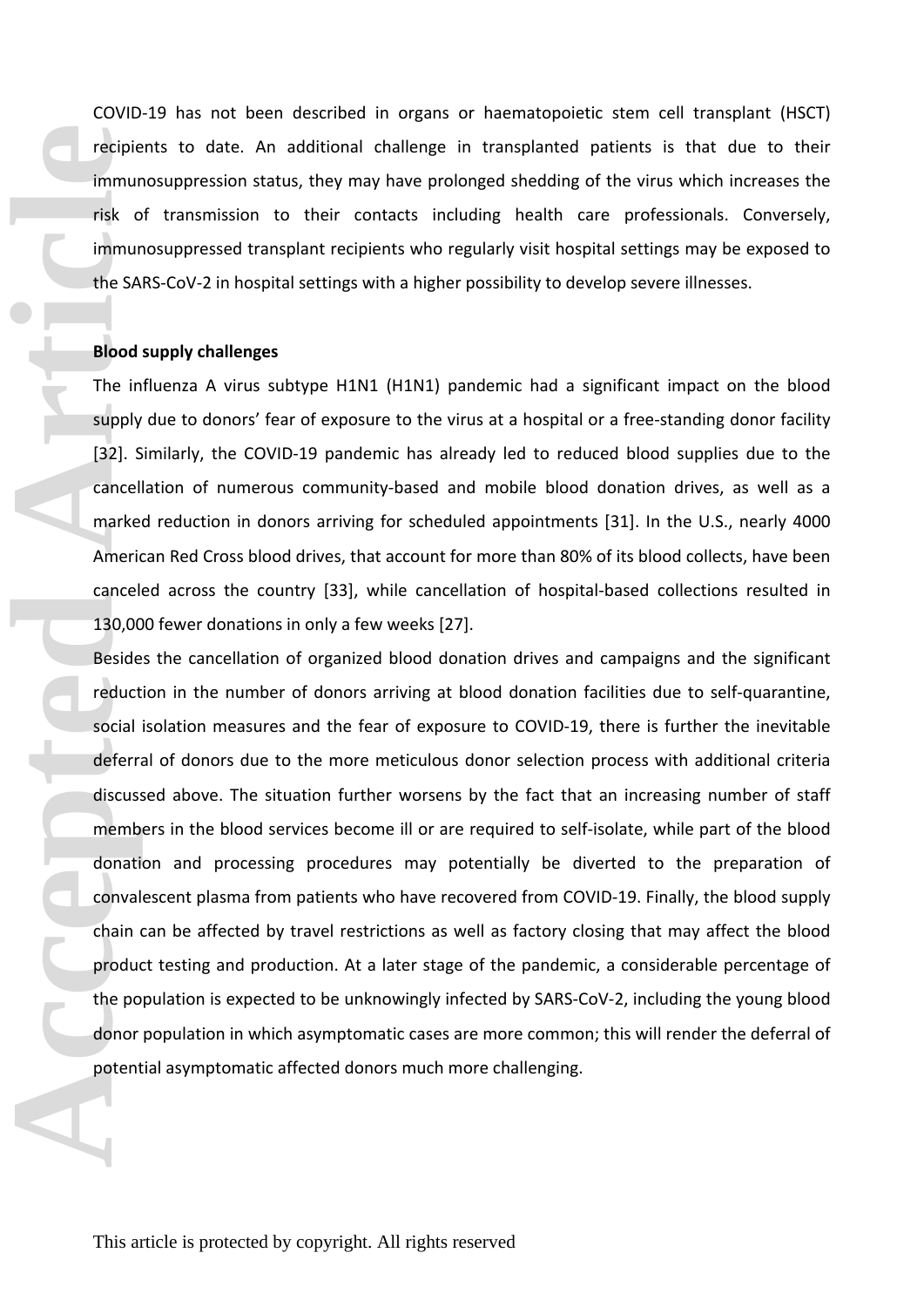On the other hand, the demand for blood and components may decrease during the pandemic as elective and non-urgent surgical interventions are deferred and road and other society-related accidents may decrease due to isolation measures. This may compensate to a certain extend the anticipated reduction of blood supplies for chronically transfusion-dependent patients.

#### **Lifestyle and nutritional considerations**

In addition to the well-known personal hygiene and preventive measures against the new coronavirus, thalassaemia patients can also follow some simple recommendations regarding their lifestyle and nutrition that strengthen their immune system and could better prepare them for the ongoing pandemic [34, 35]. Elective accide<br>
accide<br>
anticipe<br>
Lifesty<br>
In adc<br>
corona<br>
their li<sub>n</sub><br>
for the<br>
These<br>
and co<br>
1.<br>
2.<br>
3.<br>
4.<br>
5.<br>
8.<br>
Regard<br>
source<br>
(legum

These recommendations are based on the implementation of common sense and moderation, and consist of:

- 1. Sufficient hydration with 2-3 liters of water consumed throughout the day, if health conditions allow it.
- 2. Adequate rest with 7-8 hours of sleep daily.
- 3. Regular but not exhaustive exercise with a half-hour walk, 3 days a week.
- 4. Normal body weight maintenance through a well-balanced diet. Especially during the pandemic patients should consume frequent small and light meals, mainly consisting of fruits and vegetables.
- 5. Effective stress management through calm mindfulness.
- 6. Continuous management of chronic comorbidities, especially cardiac and pulmonary conditions, and diabetes mellitus.
- 7. Self-disciplined smoking cessation as even otherwise healthy smokers are considered of high risk for suffering severe complications from Covid-19.
- 8. Controlled brief exposures to direct sunlight for mood boosting, sleep regulation, as well as for essential vitamin D production.

Regarding nutrition in particular, thalassaemia patients are encouraged to consume natural sources containing vitamin C (citrus fruits), vitamin D (sardine, mackerel, dairy products), zinc (legumes, seeds and nuts) and omega-3 fatty acids (sardine, mackerel) as these foods have been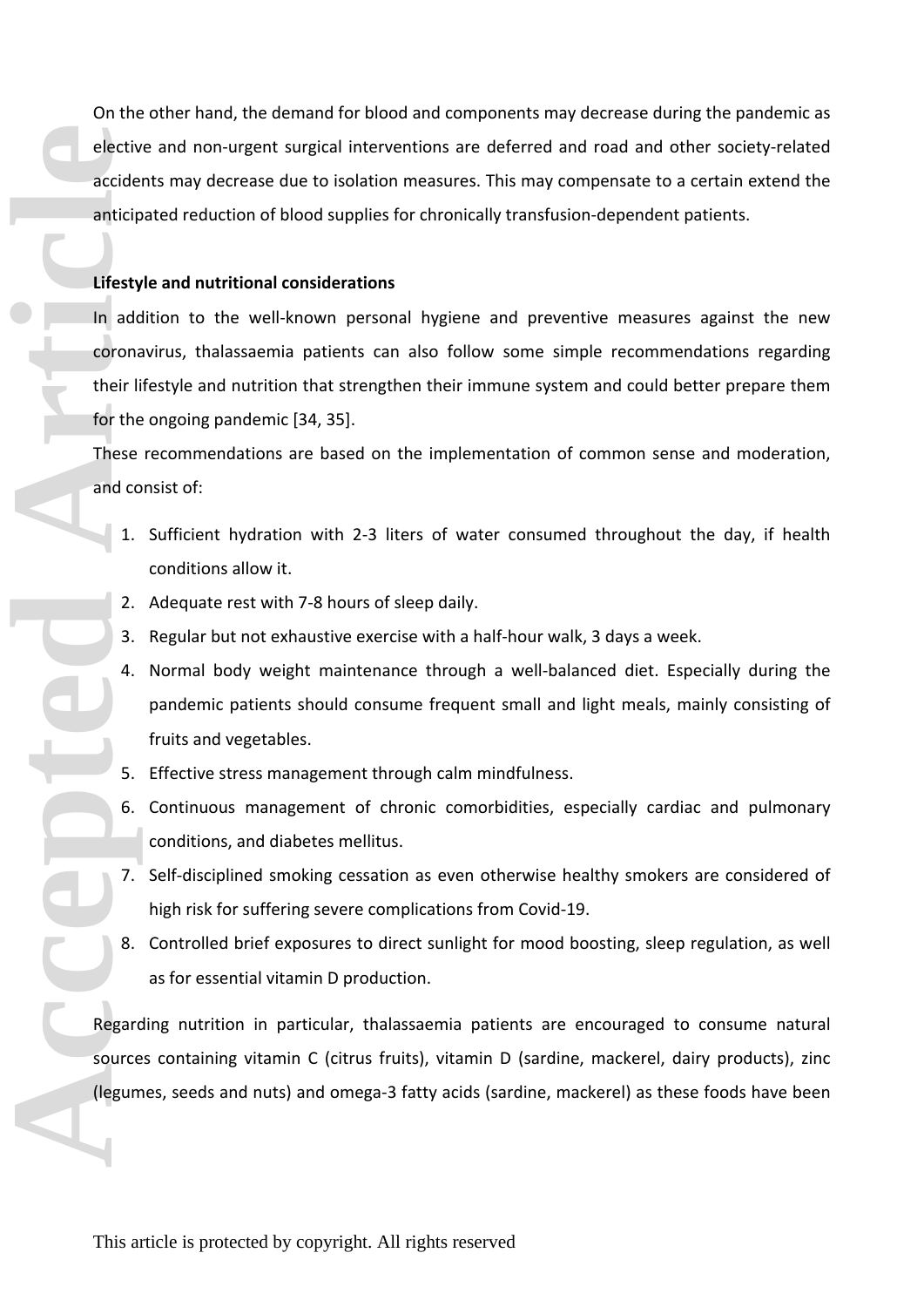found in applied basic research to provide necessary vitamins, minerals and anti-oxidants that boost the immune response. Caution is advised if patients turn to dietary supplements as the danger of over-supplementation (especially for vitamin C) is quite considerable. While there are no clinical data available there is a belief that probiotics (especially preparations with *lactobacilli* and *bifidobacteria* species) could help against most viral infections, Covid-19 included, and their use towards this direction should be further investigated given their rather safe profile.

Other potentially beneficial phytochemicals against the coronavirus infection, with strong preclinical evidence but not actually tested on human subjects in randomized clinical trials, include procyanidins [36], lectins [36,37], luteolin [36], hesperetin [37], catechins and sulforaphanes. They are all found within a flavonoid rich plant-based diet. Caution is again advised regarding possible food-drug interactions.

### **Conclusions**

The clinical impact of COVID-19 in haemoglobinopathy patients is not yet defined and thus infected cases should be under meticulous observation with comprehensive reporting of their clinical outcomes. This will contribute to the prompt management of the potential complications that may arise in infected patients, but also to the collection and sharing with other treating physicians of important information and data that will support the better understanding of the infection in this special population. In this context, TIF is collaborating with international medical experts for developing a survey on the clinical outcomes of haemoglobinopathy patients with confined COVID-19. In addition, the current pandemic stresses the importance of patient databases and registries in obtaining reliable disease data and inform healthcare policies. Unfortunately, the majority of thalassaemia patients live and receive care in developing or low-income countries, where there is a general lack of patient databases. To address this unmet need, TIF has undertaken a series of relevant initiatives, including the recent development of an international web-based registry platform. **Acception 1999**<br> **Accept 1999**<br> **Accept 1999**<br> **Accept 1999**<br> **Accept 1999**<br> **Accept 1999**<br> **Accept 1999**<br> **Accept 1999**<br> **Accept 1999**<br> **Accept 1999**<br> **Accept 1999**<br> **Accept 1999**<br> **Accept 1999**<br> **Accept 1999**<br> **Accept 1** 

#### **References**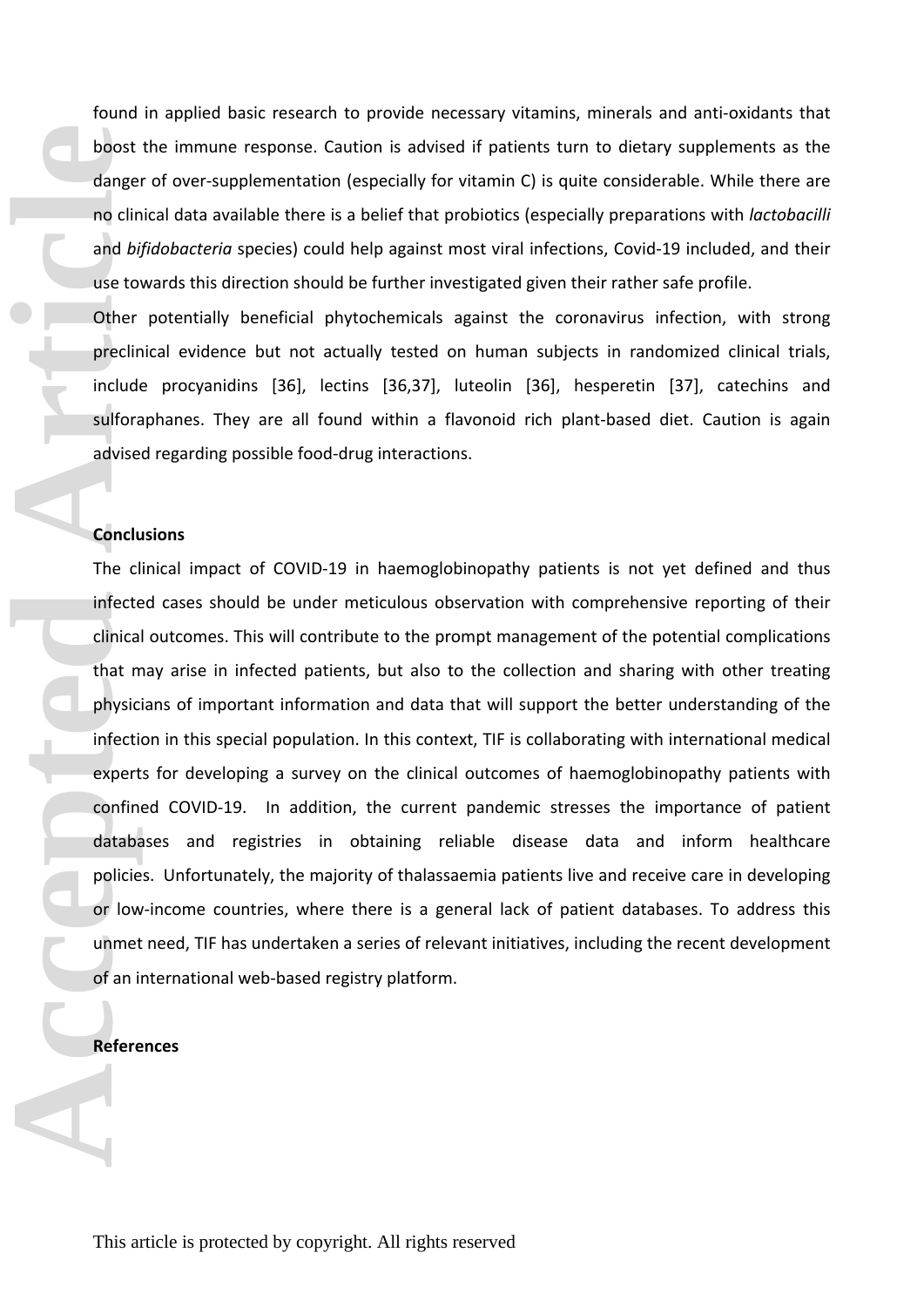- 1. World Health Organization (WHO). WHO COVID-19 Dashboard. https://who.sprinklr.com. Last accessed on May 12, 2020
- 2. Thalassaemia International Federation. Guidelines for the Management of Transfusion Dependent Thalassaemia, 3rd Edition (2014)
- 3. Thalassaemia International Federation. Guidelines for the Management of Non-Transfusion Dependent Thalassaemias, 2nd edition (2017)
- 4. Farmakis D, Giakoumis A, Angastiniotis M, Eleftheriou A. The changing epidemiology of the ageing thalassaemia populations: A position statement of the Thalassaemia International Federation. Eur J Haematol. 2020 Mar 21. doi: 10.1111/ejh.13410. [Epub ahead of print]
- 5. Motta I, Migone De Amicis M, Pinto VM, Balocco M, Longo F, Bonetti F, Gianesin B, Graziadei G, Cappellini MD, De Franceschi L, Piga A, Forni GL. SARS-CoV-2 infection in beta thalassemia: Preliminary data from the Italian experience. Am J Hematol. 2020 Apr 20. doi: 10.1002/ajh.25840. [Epub ahead of print]
- 6. Guan WJ, Ni ZY, Hu Y, Liang WH, Ou CQ, He JX, Liu L, Shan H, Lei CL, Hui DSC, Du B, Li LJ, Zeng G, Yuen KY, Chen RC, Tang CL, Wang T, Chen PY, Xiang J, Li SY, Wang JL, Liang ZJ, Peng YX, Wei L, Liu Y, Hu YH, Peng P, Wang JM, Liu JY, Chen Z, Li G, Zheng ZJ, Qiu SQ, Luo J, Ye C1, Zhu SY, Zhong NS; China Medical Treatment Expert Group for Covid-19. Clinical Characteristics of Coronavirus Disease 2019 in China. N Engl J Med. 2020 Feb 28. doi: 10.1056/NEJMoa2002032. [Epub ahead of print] **Accessible Article**<br> **Accessible Article**<br> **Accessible Article**<br> **Accessible Article**<br> **Accessible Article**<br> **Accessible Article**<br> **Accessible Article**<br> **Accessible Article**<br> **Accessible Article**<br> **Accessible Article**<br> **A** 
	- 7. Huang C, Wang Y, Li X, Ren L, Zhao J, Hu Y, Zhang L, Fan G, Xu J, Gu X, Cheng Z, Yu T, Xia J, Wei Y, Wu W, Xie X, Yin W, Li H, Liu M, Xiao Y, Gao H, Guo L, Xie J, Wang G, Jiang R, Gao Z, Jin Q, Wang J, Cao B. Clinical features of patients infected with 2019 novel coronavirus in Wuhan, China. Lancet. 2020 Feb 15;395(10223):497-506. doi: 10.1016/S0140-6736(20)30183-5. Epub 2020 Jan 24.
	- 8. Farmakis D, Giakoumis A, Polymeropoulos E, Aessopos A. Pathogenetic aspects of immune deficiency associated with beta-thalassemia. Med Sci Monit. 2003 Jan;9(1):RA19-22.
	- 9. Bundy DG, Strouse JJ, Casella JF, Miller MR. Burden of influenza-related hospitalizations among children with sickle cell disease. Pediatrics. 2010 Feb;125(2):234-43. doi: 10.1542/peds.2009-1465. Epub 2010 Jan 25.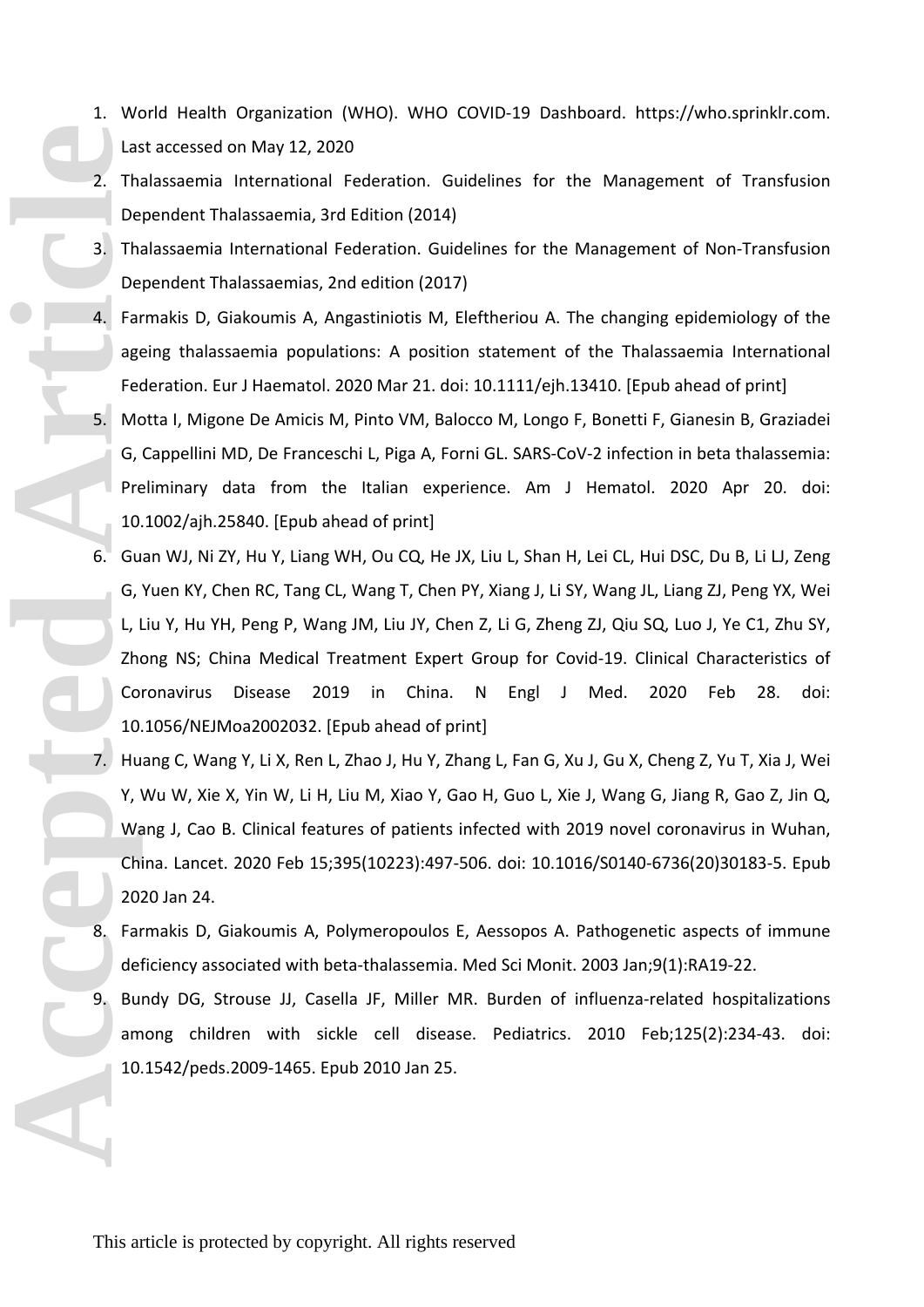- 10. Beerkens F, John M, Puliafito B, Corbett V, Edwards C, Tremblay D. COVID-19 pneumonia as a cause of acute chest syndrome in an adult sickle cell patient. Am J Hematol. 2020 Apr 3. doi: 10.1002/ajh.25809. [Epub ahead of print]
- 11. Nur E, Gaartman AE, van Tuijn CFJ, Tang MW, Biemond BJ. Vaso-occlusive crisis and acute chest syndrome in sickle cell disease due to 2019 novel coronavirus disease (COVID-19). Am J Hematol. 2020 Jun;95(6):725-726. doi: 10.1002/ajh.25821. Epub 2020 Apr 21.
- 12. Russell CD, Millar JE, Baillie JK. Clinical evidence does not support corticosteroid treatment for 2019-nCoV lung injury. Lancet. 2020 Feb 15;395(10223):473-475. doi: 10.1016/S0140- 6736(20) 30317-2. Epub 2020 Feb 7.
- 13. World Health Organization. Coronavirus disease (COVID-19) Pandemic. https://www.who.int/emergencies/diseases/novel-coronavirus-2019. Last accessed on April 14, 2020
- 14. Centers for Disease Control and Prevention. Coronavirus (COVID-19). https://www.cdc.gov/coronavirus/2019-ncov/index.html. Last accessed on April 14, 2020
- 15. European Centre for Disease Prevention and Control. Coronavirus COVID-19. https://www.ecdc.europa.eu/en/coronavirus. Last accessed on April 14, 2020
- 16. World Health Organization. Rational use of personal protective equipment (PPE) for coronavirus disease (COVID-19). https://apps.who.int/iris/handle/10665/331498. Last accessed on April 14, 2020
- 17. Heart Failure Society of America / American College of Cardiology / American Heart Association. Statement Addresses Concerns Re: Using RAAS Antagonists in COVID-19. https://www.acc.org/latest-in-cardiology/articles/2020/03/17/08/59/hfsa-acc-aha-

statement-addresses-concerns-re-using-raas-antagonists-in-covid-19. Last accessed on April 14, 2020

18. Kreutz R, Algharably EAE, Azizi M, Dobrowolski P, Guzik T, Januszewicz A, Persu A, Prejbisz A, Riemer TG, Wang JG, Burnier M. Hypertension, the renin-angiotensin system, and the risk of lower respiratory tract infections and lung injury: implications for COVID-19. Cardiovasc Res. 2020 Apr 15. pii: cvaa097. doi: 10.1093/cvr/cvaa097. [Epub ahead of print] **CONSUMPED ARTICLES ARTICLES ARTICLES ARTICLES ARTICLES ARTICLES ARTICLES ARTICLES ARTICLES ARTICLES ARTICLES ARTICLES ARTICLES ARTICLES ARTICLES ARTICLES ARTICLES ARTICLES ARTICLES ARTICLES ARTICLES ARTICLES ARTICLES ARTI**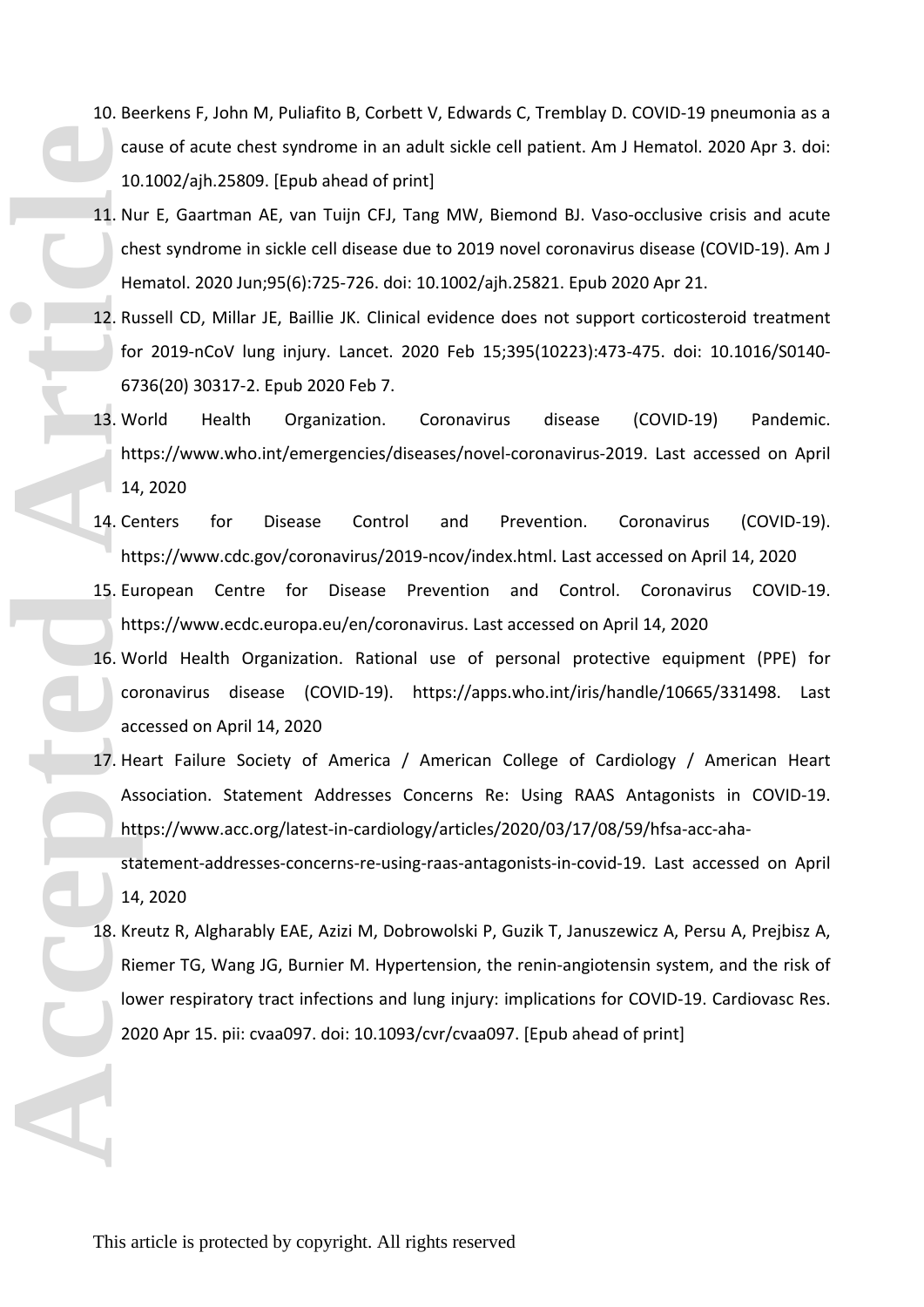- 19. Chang L, Zhao L, Gong H, Wang L, Wang L. Severe Acute Respiratory Syndrome Coronavirus 2 RNA Detected in Blood Donations. Emerg Infect Dis. 2020 Apr 3;26(7). doi: 10.3201/eid2607.200839. [Epub ahead of print]
- 20. International Society of Blood Transfusion. Webinar: Update on the COVID-19 Coronavirus Outbreak: Blood Collection and Safety Implications. https://education.isbtweb.org/isbt/2020/covid-

19/289245/michael.busch.louis.m.katz.26.hua.shan.webinar.update.on.the.covid-19.html. Last accessed on April 14, 2020

- 21. World Health Organization. Maintaining a safe and adequate blood supply during the pandemic outbreak of coronavirus disease (COVID-19). https://www.who.int/publicationsdetail/maintaining-a-safe-and-adequate-blood-supply-during-the-pandemic-outbreak-ofcoronavirus-disease-(covid-19). Last accessed on April 14, 2020
- 22. World Health Organization. Protecting the Blood Supply During Infectious Disease Outbreaks. https://www.who.int/bloodsafety/publications/protecting-blood-supply/en/. Last accessed on April 14, 2020
- 23. American Association of Blood Banks. AABB's Resources for: FDA's Updated Information for Blood Establishments Regarding the Novel Coronavirus (COVID-19) Outbreak. http://www.aabb.org/advocacy/regulatorygovernment/Documents/COVID-19-Toolkit.pdf. Last accessed on April 14, 2020
- 24. U.S. Food & Drug Administration. Updated Information for Blood Establishments Regarding the Novel Coronavirus Outbreak. https://www.fda.gov/vaccines-blood-biologics/safetyavailability-biologics/updated-information-blood-establishments-regarding-novelcoronavirus-outbreak. Last accessed on April 14, 2020
- 25. European Centre for Disease Prevention and Control. Coronavirus disease 2019 (COVID-19) and supply of substances of human origin in the EU/EEA. https://www.ecdc.europa.eu/en/publications-data/coronavirus-disease-2019-covid-19-andsupply-substances-human-origin-eueea. Last accessed on April 14, 2020 RN<br>
10<br>
20. Int<br>
20. Int<br>
20. Int<br>
20. Int<br>
19, Las<br>
21. We paide<br>
21. We paide<br>
21. We paide<br>
22. We http://doi.<br>
22. We http://doi.<br>
23. Am Blc<br>
24. U.S<br>
25. Eu am http://doi.<br>
26. Kw doi.<br>
26. Kw doi.
	- 26. Kwon SY, Kim EJ, Jung YS, Jang JS, Cho NS. Post-donation COVID-19 identification in blood donors. Vox Sang. 2020 Apr 2. doi: 10.1111/vox.12925. [Epub ahead of print]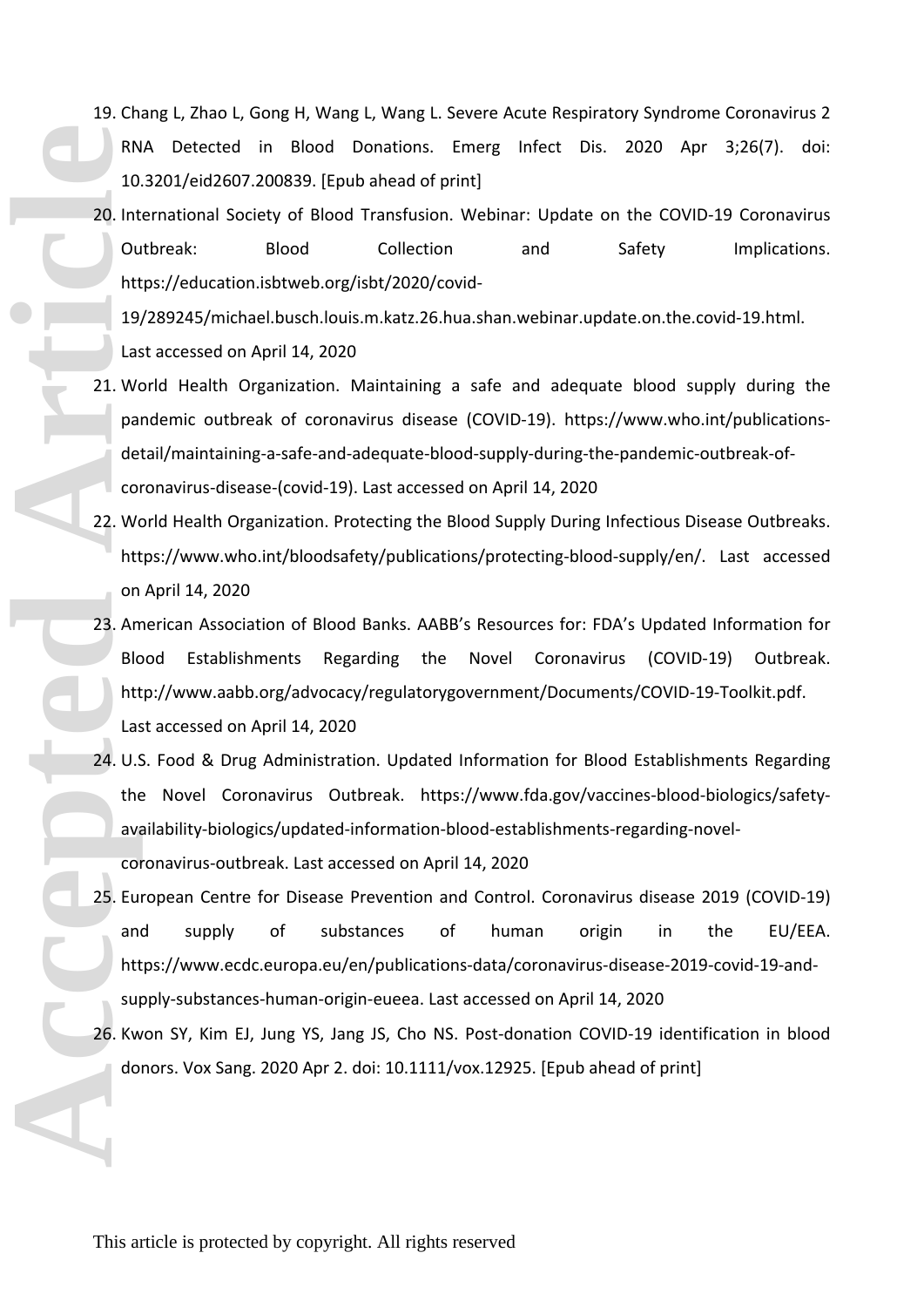- 27. Shander A, Goobie SM, Warner MA, Aapro M, Bisbe E, Perez-Calatayud AA, Callum J, Cushing MM, Dyer WB, Erhard J, Faraoni D, Farmer S, Fedorova T1, Frank SM, Froessler B, Gombotz H, Gross I, Guinn NR, Haas T2, Hamdorf J, Isbister JP, Javidroozi M, Ji H, Kim YW, Kor DJ, Kurz J, Lasocki S, Leahy MF, Lee CK, Lee JJ, Louw V, Meier J, Mezzacasa A, Munoz M, Ozawa S, Pavesi M, Shander N, Spahn DR, Spiess BD, Thomson J, Trentino K, Zenger C, Hofmann A; International Foundation of Patient Blood Management (IFPBM) and Society for the Advancement of Blood Management (SABM) Work Group. The Essential Role of Patient Blood Management in a Pandemic: A Call for Action. Anesth Analg. 2020 Mar 31. doi: 10.1213/ANE.0000000000004844. [Epub ahead of print] Microsoft Las M<sub>icrosoft</sub> Contract Contract Contract Contract Contract Contract Contract Contract Contract Contract Contract Contract Contract Contract Contract Contract Contract Contract Contract Contract Contract Contrac
	- 28. Algiraigri AH, Wright NAM, Paolucci EO, Kassam A. Hydroxyurea for nontransfusiondependent β-thalassemia: A systematic review and meta-analysis. Hematol Oncol Stem Cell Ther. 2017;10(3):116-125.
	- 29. Musallam KM, Taher AT, Cappellini MD, Sankaran VG. Clinical experience with fetal hemoglobin induction therapy in patients with β-thalassemia. Blood. 2013;121(12):2199- 2372.
	- 30. Cappellini MD, Viprakasit V, Taher AT, et al. A Phase 3 Trial of Luspatercept in Patients with Transfusion-Dependent β-Thalassemia. N Engl J Med. 2020;382(13):1219-1231.
	- 31. U.S. Food & Drug Administration. Alternative Procedures for Blood and Blood Components During the COVID-19 Public Health Emergency: Guidance for Industry. https://www.fda.gov/regulatory-information/search-fda-guidance-documents/alternativeprocedures-blood-and-blood-components-during-covid-19-public-health-emergency. Last accessed on April 14, 2020
	- 32. Institute of Medicine (US) Forum on Microbial Threats. The Domestic and International Impacts of the 2009-H1N1 Influenza A Pandemic: Global Challenges, Global Solutions: Workshop Summary. https://www.ncbi.nlm.nih.gov/books/NBK52789/. Last accessed on April 14, 2020
	- 33. American Red Cross. Coronavirus Outbreak: Help Us Continue to Deliver Our Lifesaving Mission Nationwide Due to This Public Health Emergency. https://www.redcross.org/content/dam/redcross/about-us/disaster-relief/coronavirusoutbreak-donor-info-sheet-3-18-20.pdf. Last accessed on April 14, 2020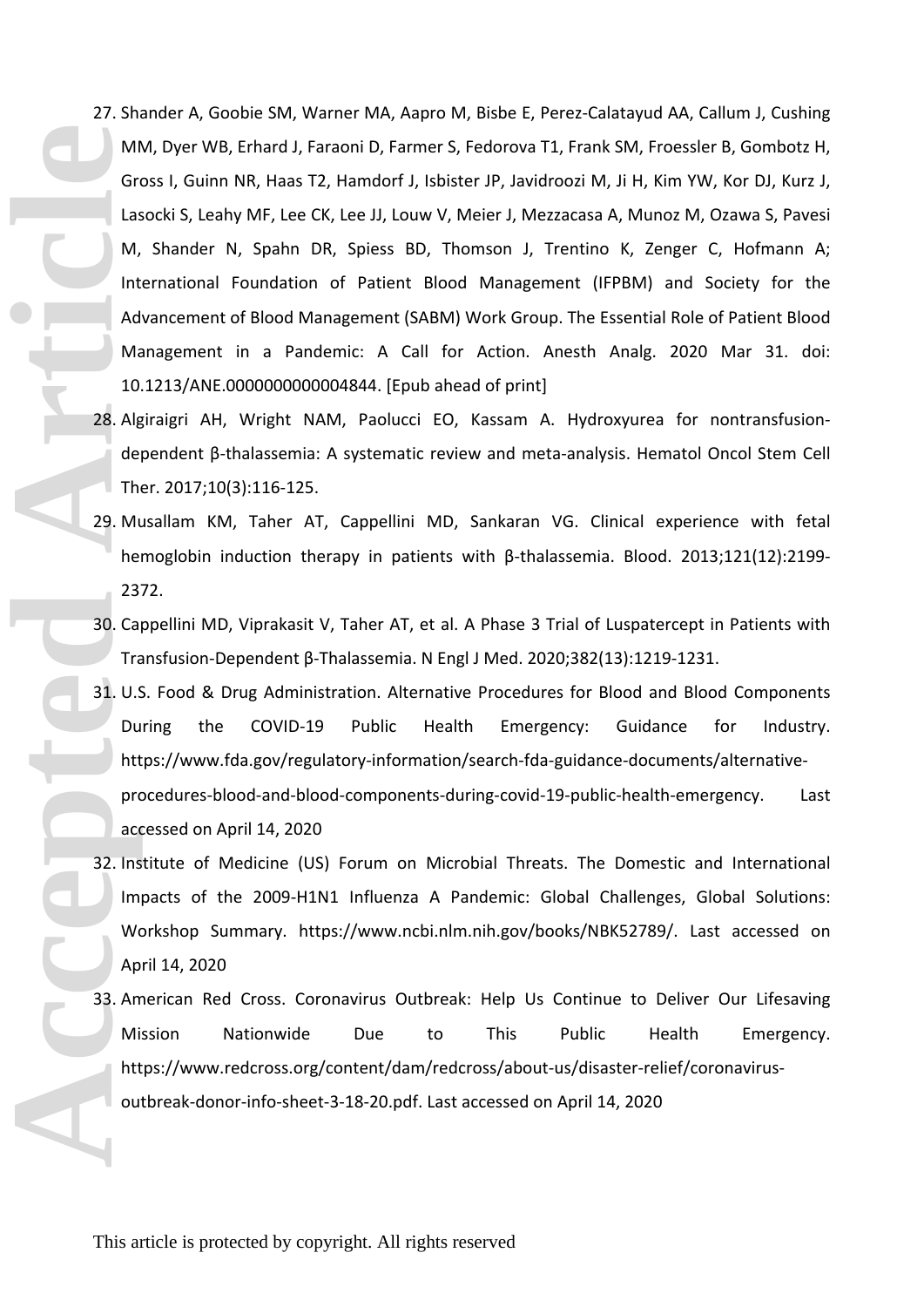- 34. Thalassaemia International Federation. A Useful Health & Nutrition Short Guide for the COVID-19 Pandemic by TIF. https://thalassaemia.org.cy/news/a-useful-health-nutritionshort-guide-for-the-covid-19-pandemic-by-tif. Last accessed on April 14, 2020
- 35. Alschuler L, Weil A, Horwitz R, Stamets P, Chiasson AM, Crocker R, Maizes V. Integrative considerations during the COVID-19 pandemic. Explore (NY). 2020 Mar 26. pii: S1550- 8307(20)30113-0. doi: 10.1016/j.explore.2020.03.007. [Epub ahead of print] **Accepted Article**
	- 36. Stephen Harrod Buhner. Herbal Antivirals: Natural Remedies for Emerging & Resistant Viral Infections. Viral Respiratory Infections and Their Treatment. SARS and Coronaviruses. pages 54-57. Storey Publishing. 2013
	- 37. De Clercq E. Potential antivirals and antiviral strategies against SARS coronavirus infections. Expert Rev Anti Infect Ther. 2006 Apr;4(2):291-302.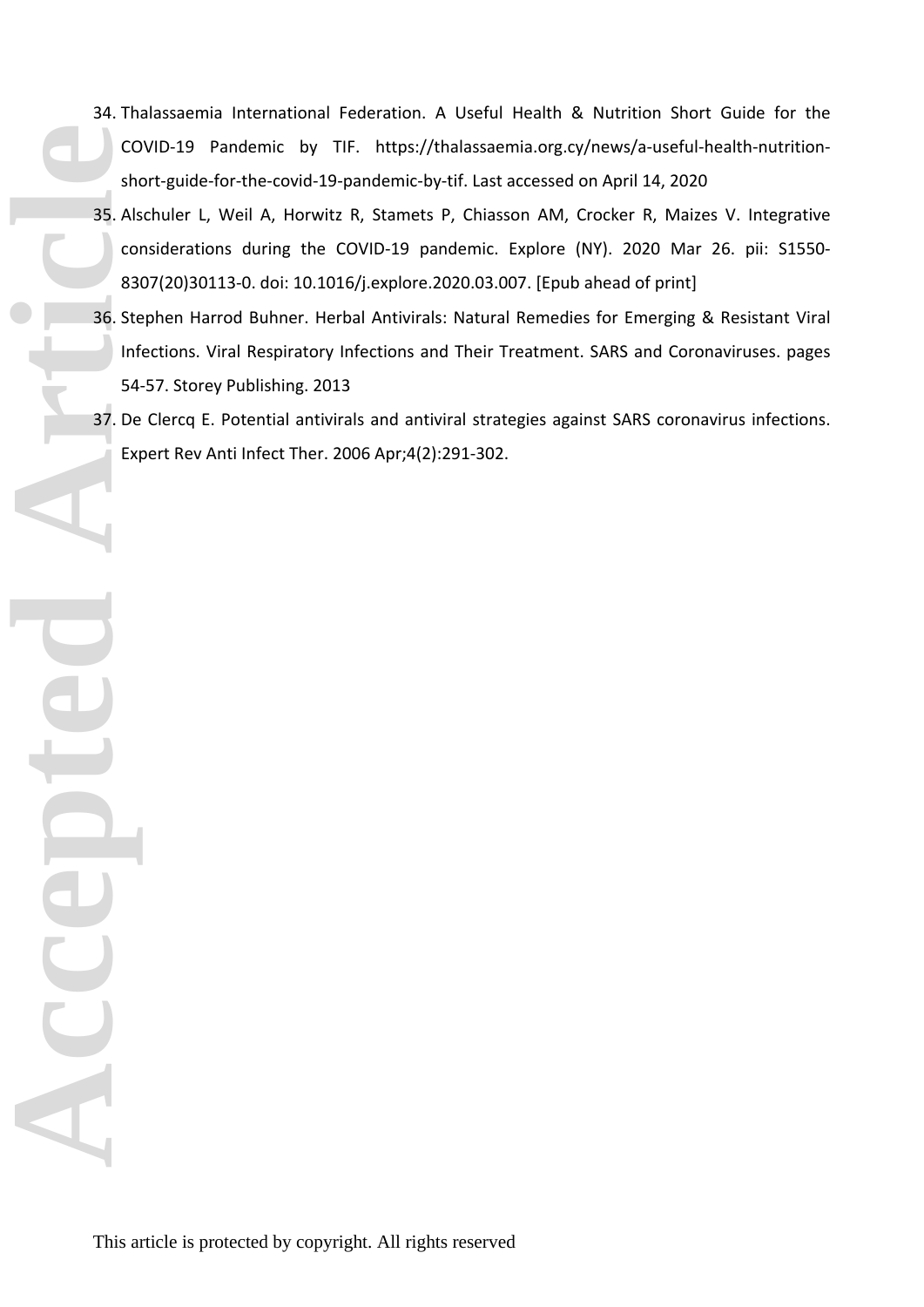**Table 1:** Risk levels in patients with haemoglobinopathies and corresponding guidance considerations regarding work, schooling or educational activities.

| <b>Risk level</b> | <b>Criteria</b>                                                                                        | <b>Guidance</b>                                     |
|-------------------|--------------------------------------------------------------------------------------------------------|-----------------------------------------------------|
| Group A:          | Thalassaemia patient with all of the following:                                                        | Assume work/schooling/education without any         |
| Moderate risk     | Optimal transfusions with pre-transfusion Hb 9.5-10.0 g/dl (for ≥3-4 previous years)<br>$\bullet$      | additional measures besides national guidelines for |
|                   | Optimal iron chelation with cardiac T2* >20ms, LIC <7mg/g DW or serum ferritin<br>$\bullet$            | general population (distancing, hand washing,       |
|                   | <2000mg/L (for ≥3-4 previous years)                                                                    | wearing mask)                                       |
|                   | No underlying comorbidities<br>$\bullet$                                                               |                                                     |
|                   | No splenectomy<br>$\bullet$                                                                            |                                                     |
| Group B:          | Thalassaemia patient with 2 or more of the following:                                                  | Assume work/schooling/education keeping             |
| High risk         | Sub-optimal transfusions with pre-transfusion Hb 8.0-9.0g/dl (currently and in $\geq$ 2-3<br>$\bullet$ | national guidelines for general population          |
|                   | previous years)                                                                                        | (distancing, hand washing, wearing mask) unless     |
|                   | Moderate iron load with cardiac MRI T2* 10-20 ms, LIC 7-10 mg/g DW or serum ferritin<br>$\bullet$      | job involves treating/caring patients or other      |
|                   | 2000-4000 mg/L (currently and in ≥2-3 previous years)                                                  | vulnerable groups (e.g., healthcare professionals)  |
|                   | One underlying comorbidity including diabetes, cardiac, endocrine, hepatic or<br>$\bullet$             | or frequent contact with people (e.g.,              |
|                   | respiratory disease                                                                                    | receptionists, shop assistants)                     |
|                   | Splenectomy<br>$\bullet$                                                                               |                                                     |
| Group C:          | Sickle cell disease patient<br>$\bullet$                                                               | Refrain from any type of work/schooling/education   |
| Highest risk      | Thalassaemia patient with 2 or more of the following:<br>$\bullet$                                     | activities and remain at home, avoiding any         |
|                   | Age >50 years<br>$\circ$                                                                               | gatherings or contact with potential COVID-19 (e.g, |
|                   | Sub-optimal transfusions with pre-transfusion Hb <7 $g/dl$ (currently and in $\geq$ 2-3<br>$\circ$     | relative symptoms) until the pandemic is declared   |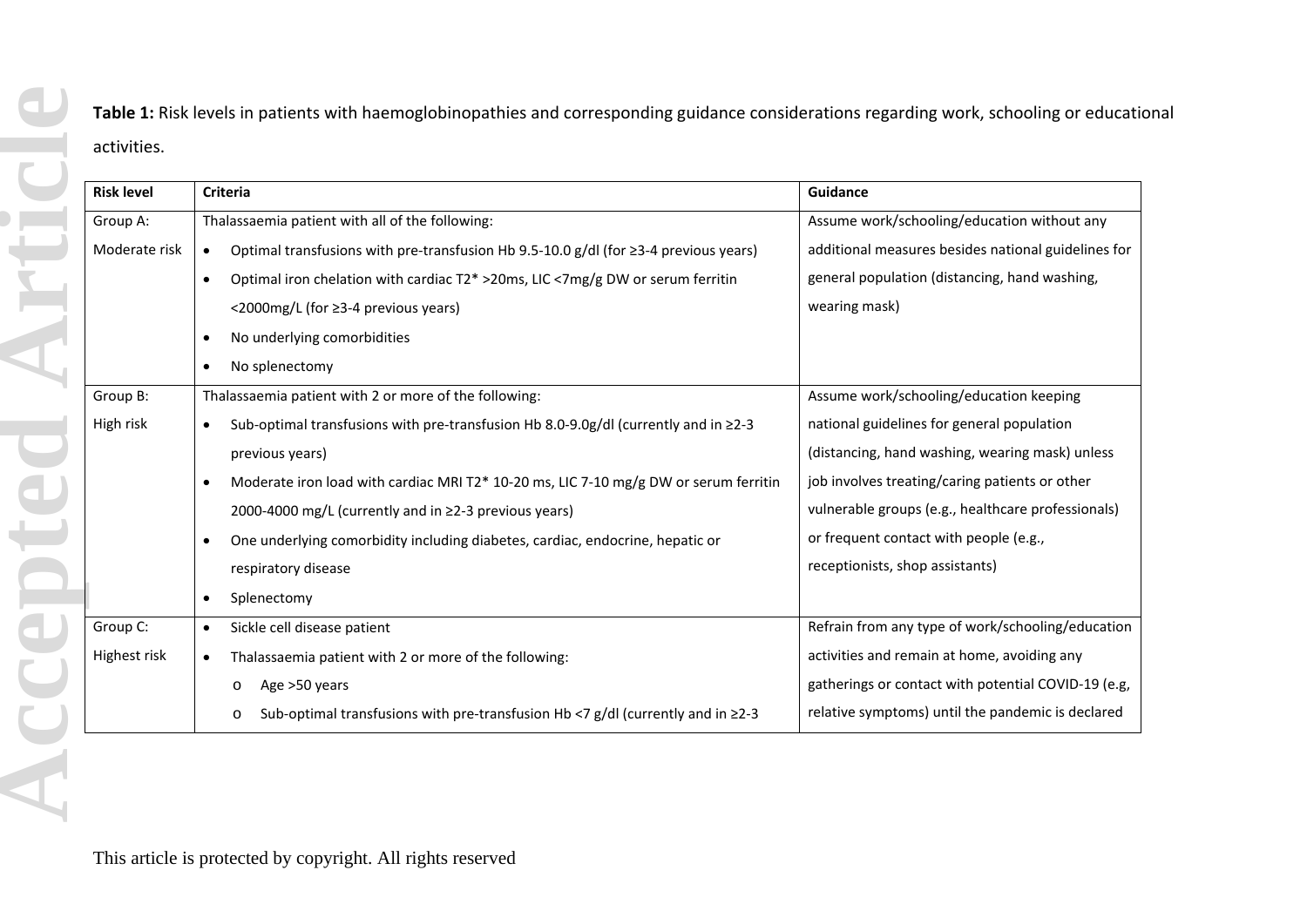|         | previous years)                                                                    | well over at country level.                      |
|---------|------------------------------------------------------------------------------------|--------------------------------------------------|
| $\circ$ | Severe iron load with cardiac MRI T2* <10 ms, LIC >10 mg/g DW or serum ferritin    | Keep national guidelines of distancing, hand     |
|         | >4000 mg/L (currently and in ≥2-3 previous years)                                  | washing and wearing mask at least 6 months after |
| $\circ$ | One or more underlying comorbidity including diabetes, cardiac, endocrine, hepatic | the pandemic is declared over at country level   |
|         | or respiratory disease                                                             |                                                  |
|         | Splenectomy with one or more of comorbidities                                      |                                                  |
|         |                                                                                    |                                                  |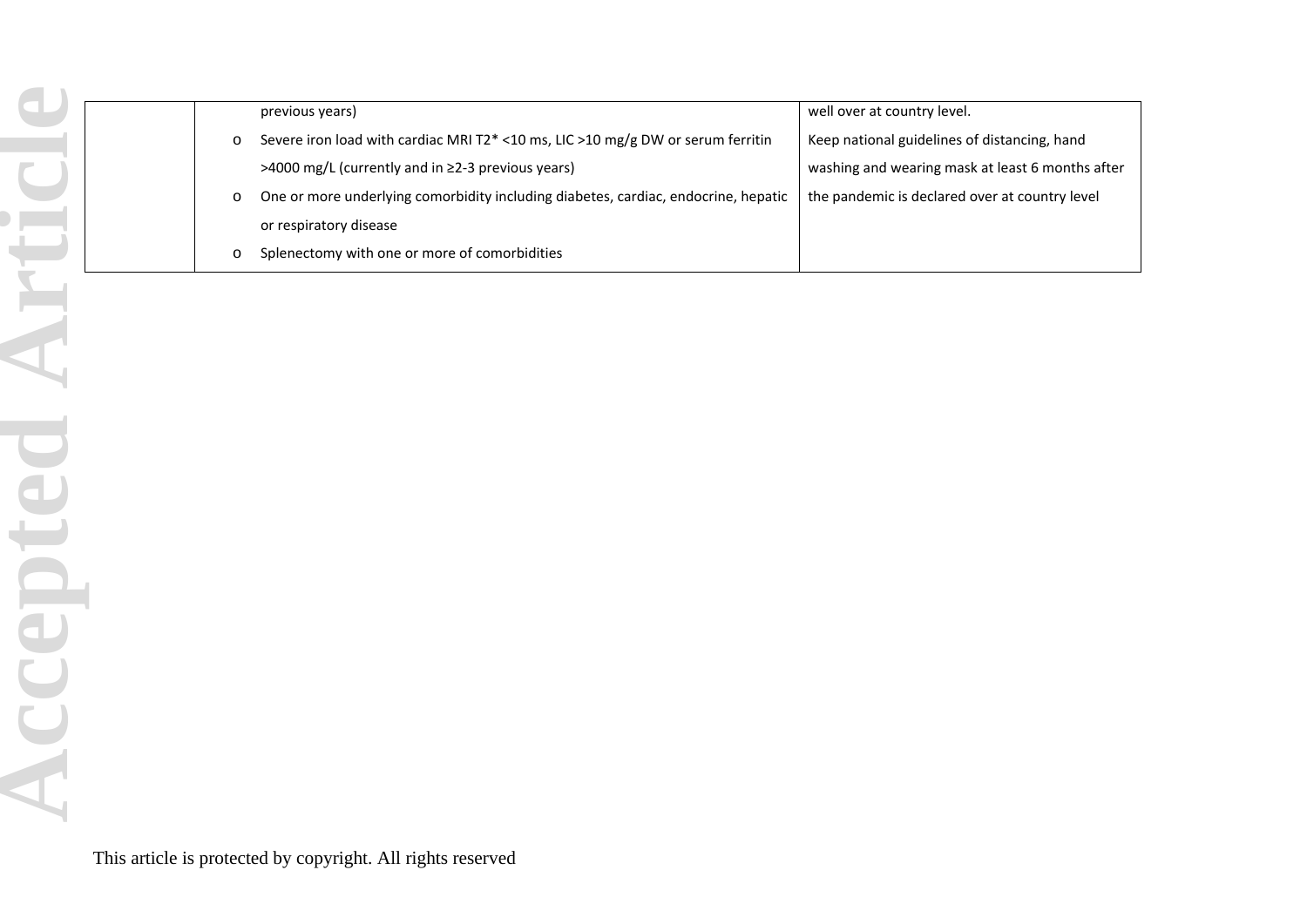Figure 1: Strategies to enhance information sharing between healthcare professionals and patients and their families by developing communication channel and tools (A), setting up a protocol for answering patient queries (B) and maintaining a regular flow of quality information to patients (C).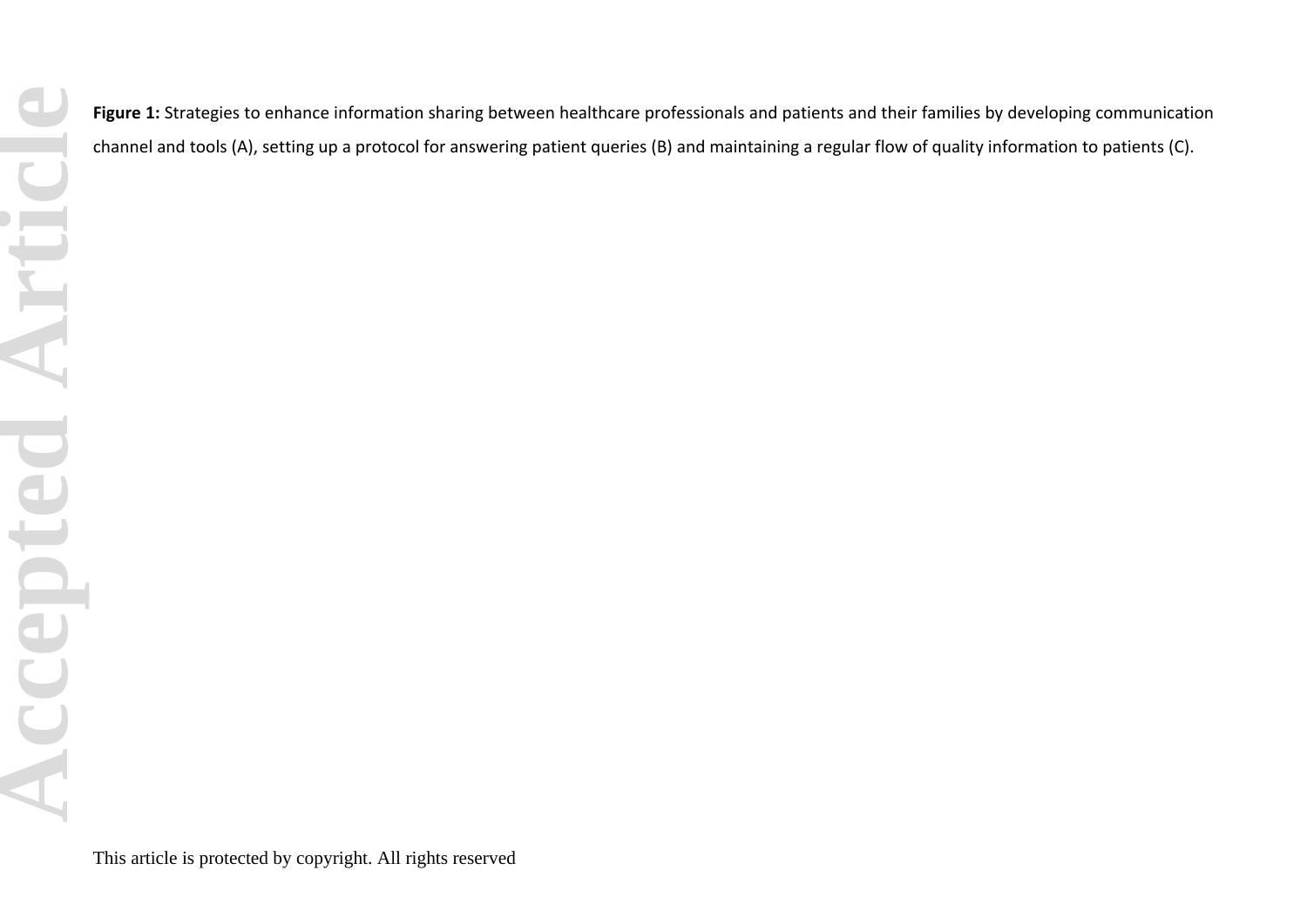**Accepted Article**Accepted Articl

Figure 2: Patient pathways during the pandemic: general pathway (left panel) and transfusion-dependent patient pathway (right panel).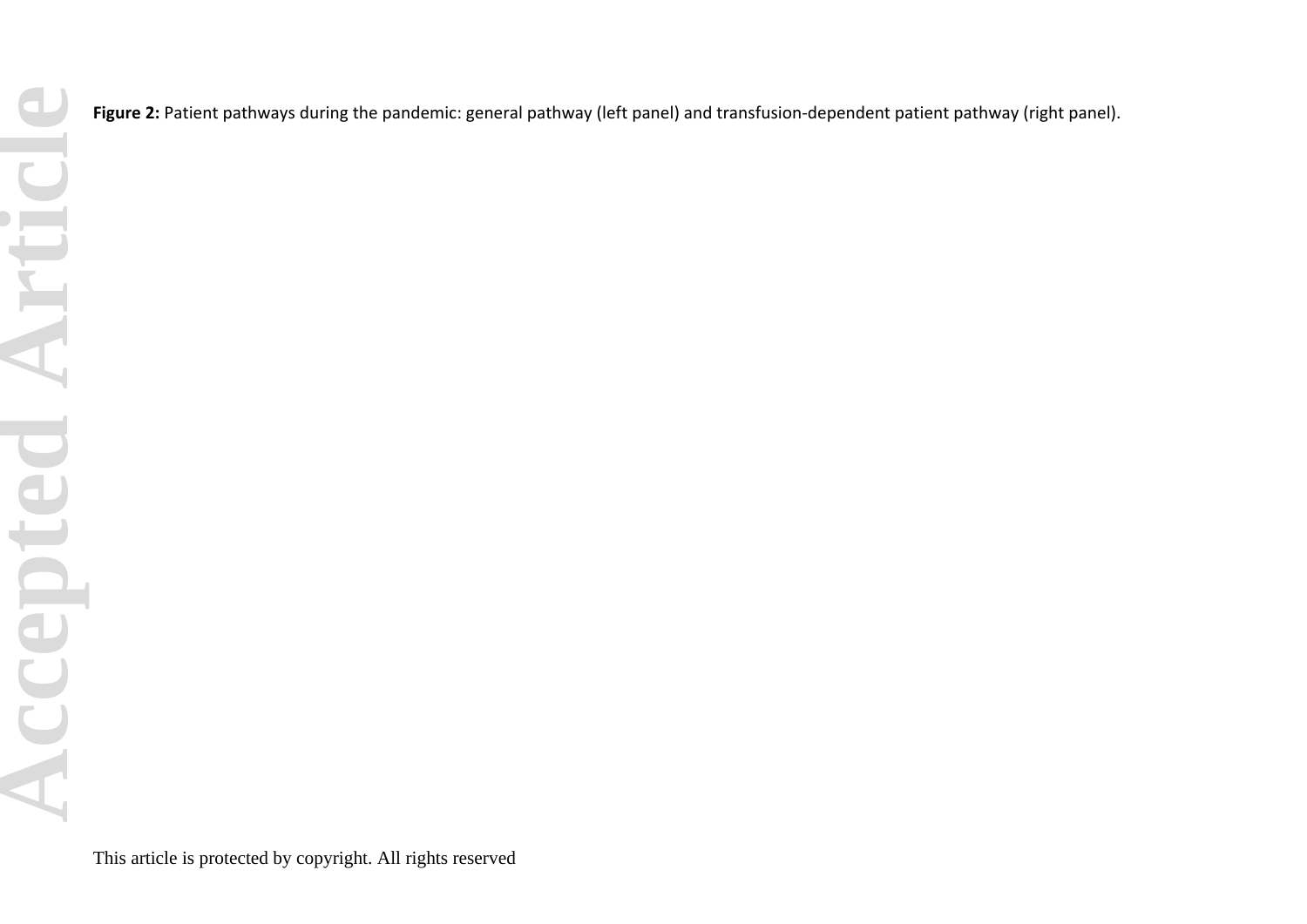**Figure 3:** A proposed algorithm for the diagnosis of COVID-19 in patients with haemoglobinopathies**.**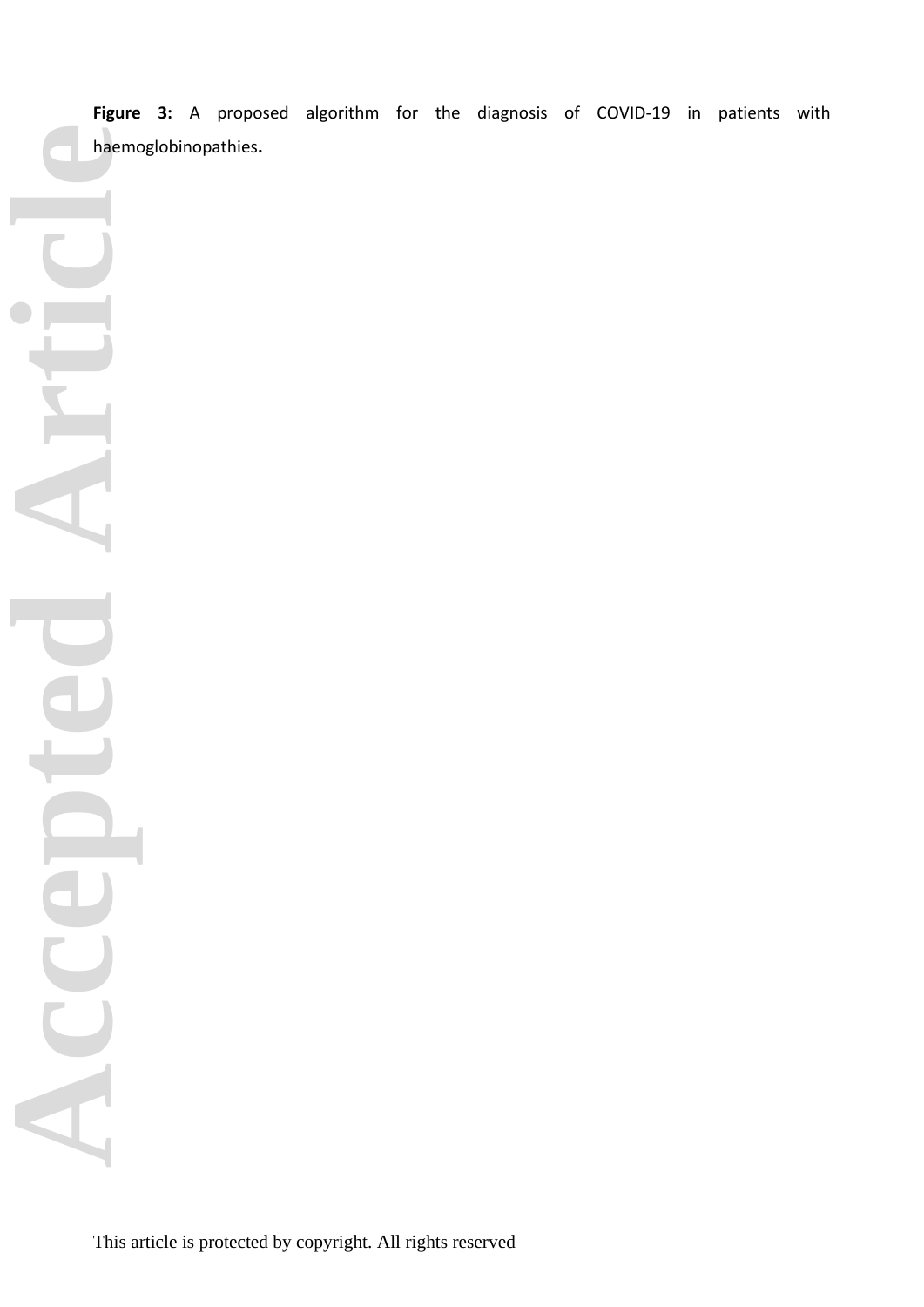

ejh\_13476\_f1.tif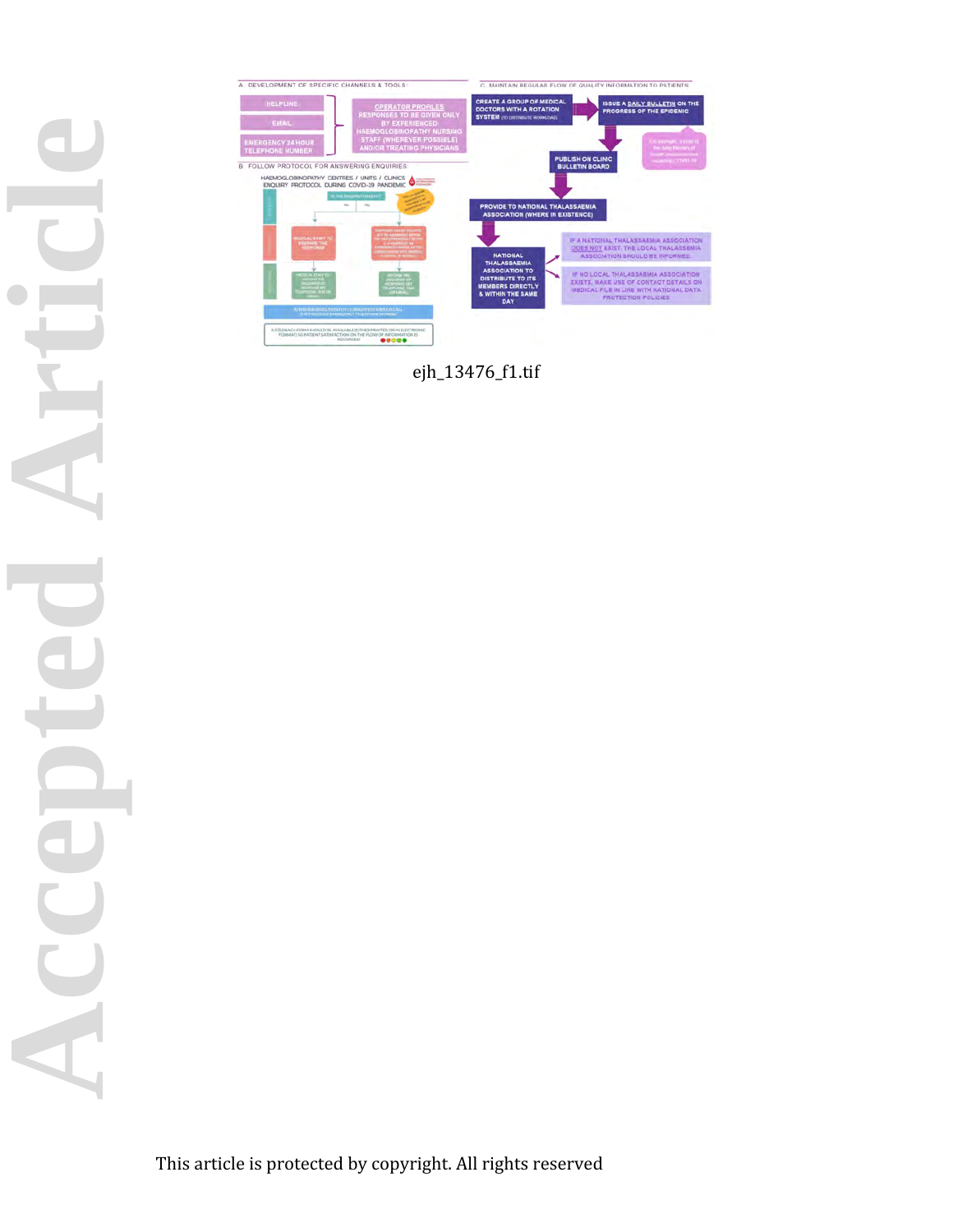

ejh\_13476\_f2.tif